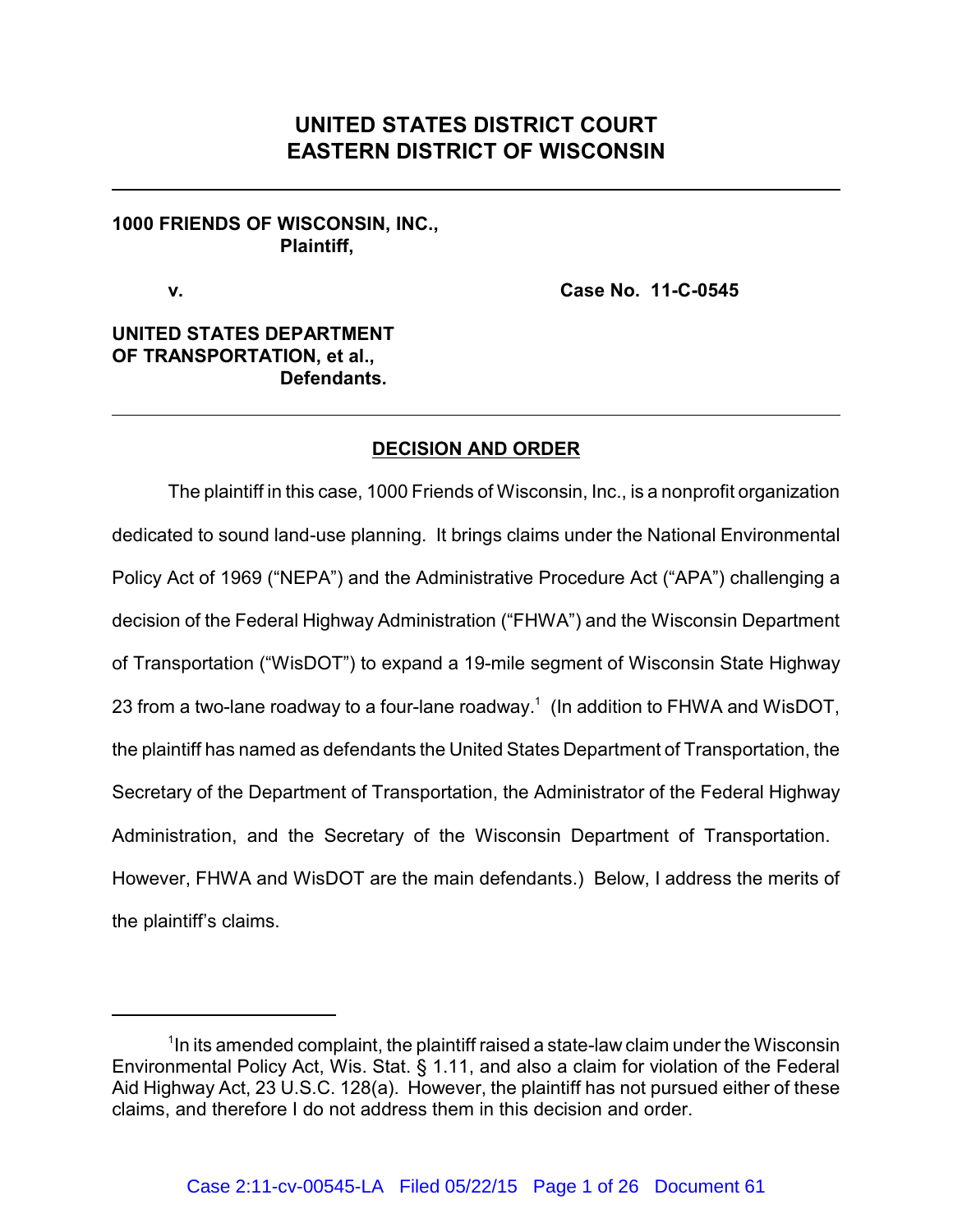#### **I. BACKGROUND**

In the geographic area that is relevant to this case, Wisconsin State Highway 23 connects the City of Sheboygan, which is located on the shore of Lake Michigan, to the City of Fond du Lac, which is located to the west. A stretch of Highway 23 emanating from Sheboygan is four lanes wide. But for the rest of the approximately 20 miles to Fond du Lac, Highway 23 is a rural two-lane roadway. The project under review will expand this segment of Highway 23 to four lanes and make other changes. The image below depicts the project area. The current two-lane portion is within the "EIS Study Limits."



Because the expansion of Highway 23 is a "major Federal action[] significantly affecting the quality of the human environment," NEPA required FHWA to prepare an environmental impact statement. 42 U.S.C. § 4332(2)(C). WisDOT helped prepare this statement and seems to have performed most of the work that is at issue in this suit.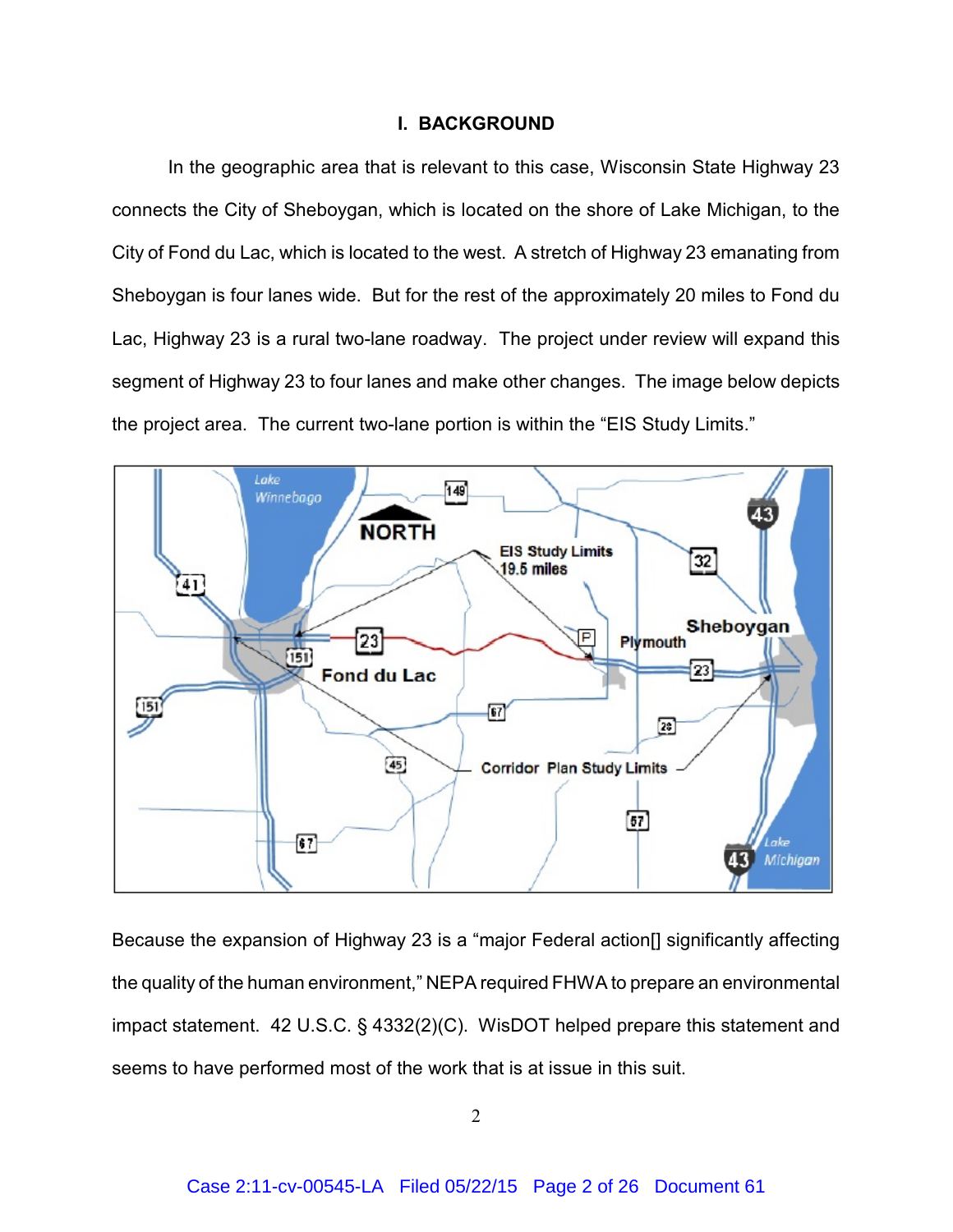The Highway 23 project has a long history, and the administrative record contains several draft and final impact statements that FHWA and WisDOT prepared over the years. In the late 1990s, state legislators with districts in the area of Sheboygan and Fond du Lac began to pressure WisDOT to schedule the expansion of Highway 23 to four lanes for the entire distance between the two cities. See R. 365, 849, 853. In 1998, WisDOT informed one of the legislators that it had no plans to commence such an expansion project soon, and that the project could not be planned until the state's Transportation Projects Commission (a commission composed of state elected officials and private citizens) recommended the project for "enumeration" in the state's next budget. R. 848. However, in 1999, without waiting for a recommendation from the Transportation Project Commission, the state legislature enumerated the project in a budget bill, with the result that WisDOT was required to proceed with construction. See Wis. Stat. § 84.013(3)(ra). An internal WisDOT email described the political process that resulted in the enumeration of the project:

This project was placed in the budget by a certain legislator. That legislator either got the project into the budget in a trade for support of something else or it was his/her hit for the budget. I believe it happened in the caucus process, which is late at night and with only some folks. Given that it happened behind closed doors and outside of the [Transportation Projects Commission]—there are no rules. . . .

. . . .

[T]he project is enumerated. Since it is already enumerated we are required to schedule and build it just like any other enumerated major project. It now holds the same status as any other major project that went through the entire [Transportation Projects Commission] process.

R. 1498.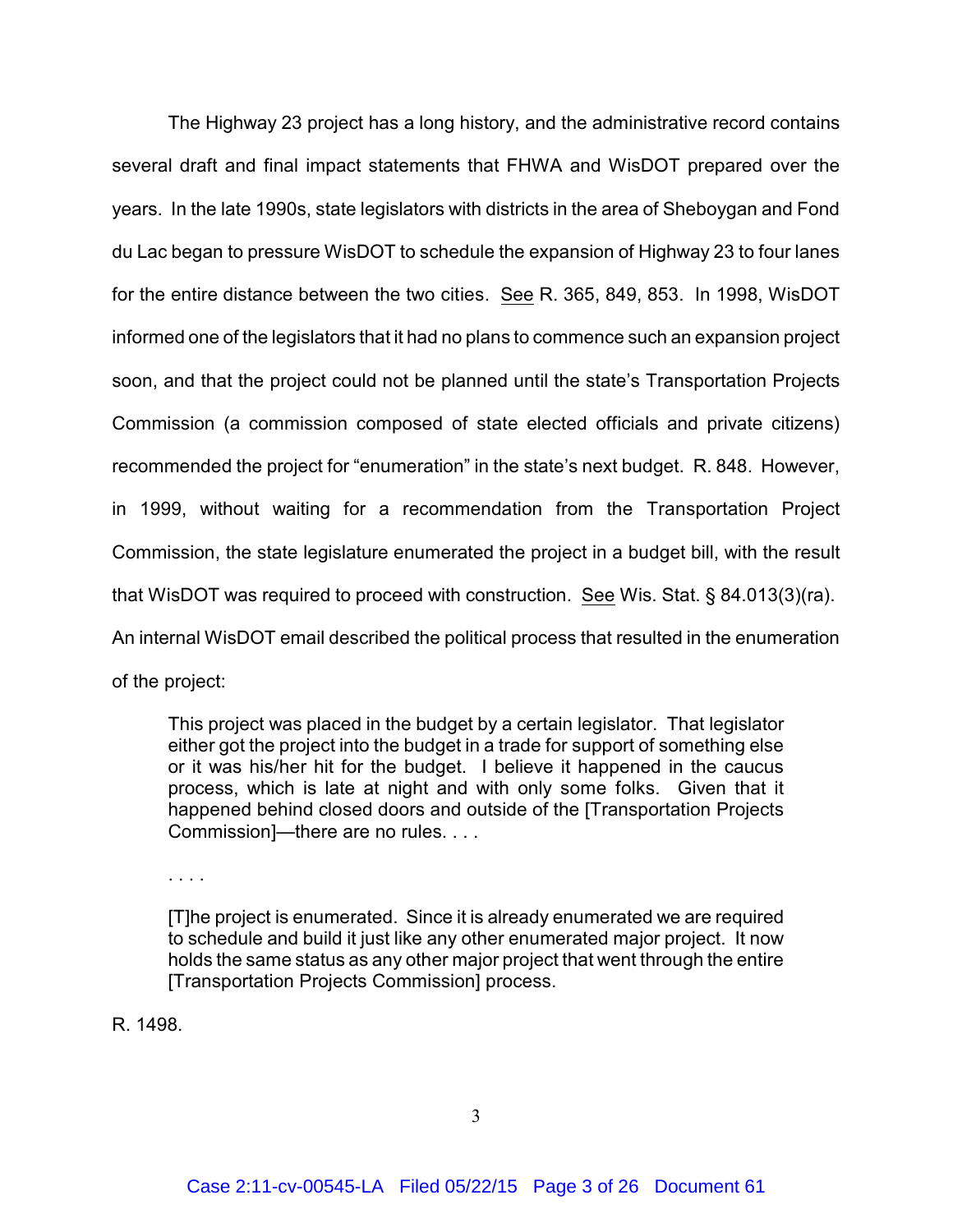Once the project was enumerated, and because federal funds were to be used to build it, WisDOT, in conjunction with FHWA, began to study its environmental impacts under NEPA. The first draft of an environmental impact statement was issued in November 2004. R. 2244. It stated that the purpose of the project was "to provide additional capacity to serve existing and projected traffic volumes and to improve operational efficiency and safety for local and through traffic." R. 2252. As part of the NEPA process, various state and federal agencies submitted written comments on the draft statement. Members of the public also commented on the project. Many comments focused on whether it was really necessary to expand the highway to four lanes. These commentators questioned whether traffic levels on the highway would require additional capacity at any time in the near future, and they wondered whether any needed additional capacity could be supplied by making less drastic changes to the highway, such as by adding passing lanes in certain areas. See R. 2552 (comments of Wisconsin Department of Natural Resources); R. 3195–3200, 3205–06 (comments of Wisconsin Department of Agriculture, Trade and Consumer Protection).

In the years following the issuance of the draft impact statement, WisDOT continued to study the project and to address some of the issues raised by commentators. By 2009, no final impact statement had been prepared, and because of the lapse of time since the issuance of the draft statement, the agencies decided to prepare a supplemental draft environmental impact statement. The draft supplemental impact statement was issued on December 23, 2009. R. 10814. On June 3, 2010, the defendants issued a final environmental impact statement, in which they recommended that Highway 23 be expanded to four lanes for the entire remaining distance between Sheboygan and Fond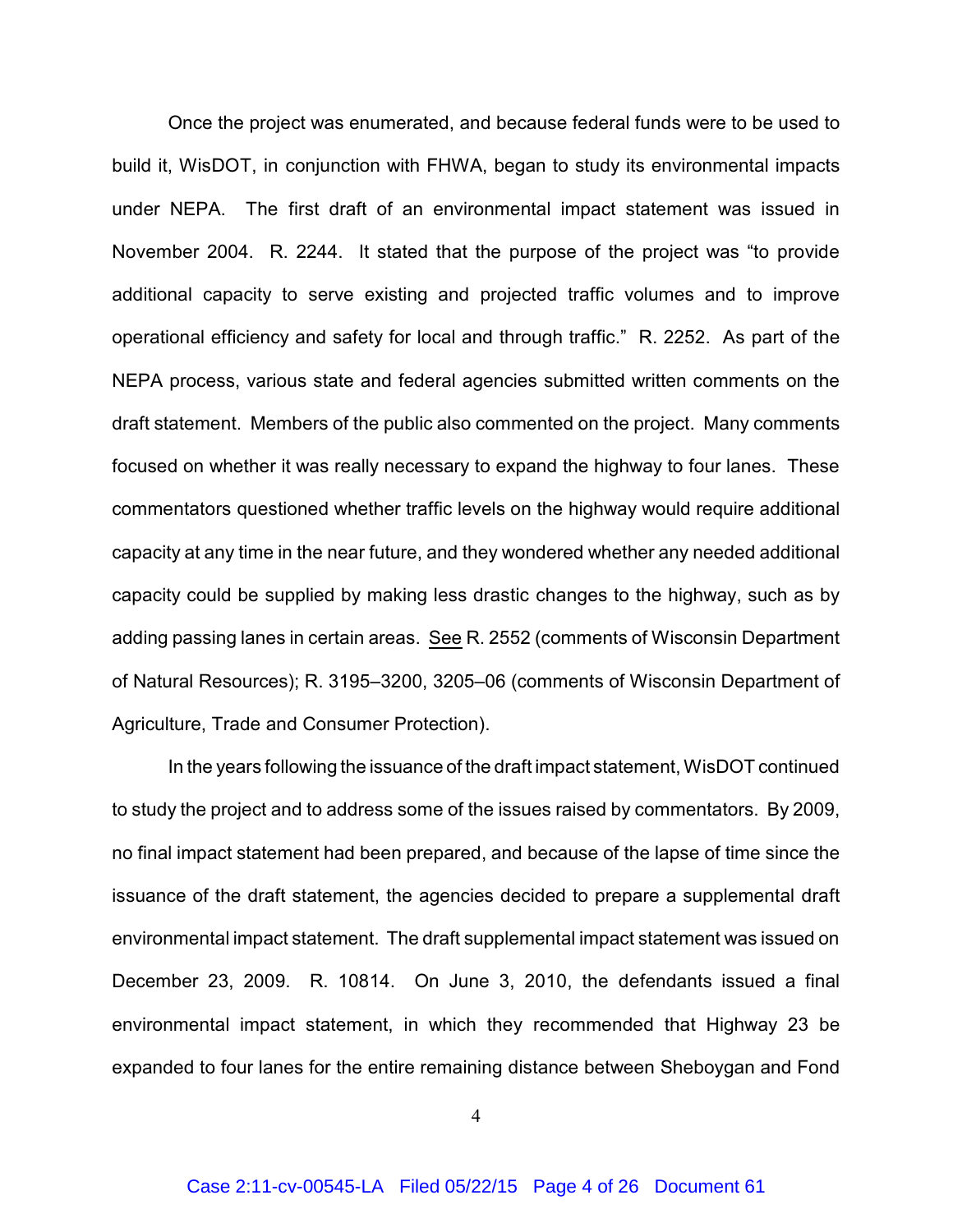du Lac. R. 12578–13623. On September 27, 2010, FHWA issued a record of decision formally approving the expansion to four lanes. R. 13933.

In June 2011, the plaintiff commenced the present action. However, the parties requested that I stay the action because the defendants were contemplating further amendments to the final environmental impact statement that might render many of the plaintiff's claims moot. See ECF No. 12. I granted the request, and in January 2012, the defendants issued notice that they intended to prepare a "limited scope" supplemental environmental impact statement. At this point, much of the defendants' work involved dealing with new traffic projections showing that future traffic volumes on Highway 23 would be lower than projected during earlier stages of the NEPA process. On July 5, 2013, the defendants issued a draft limited-scope supplemental impact statement. R. 17842–18665. On March 17, 2014, they issued a combined final limited-scope supplemental impact statement and record of decision. R. 21309–22262. Once again, the defendants decided to expand Highway 23 to four lanes for the entire remaining distance between Sheboygan and Fond du Lac. R. 21329.

The plaintiff contends that the final limited-scope supplemental environmental impact statement is deficient. (For the remainder of this decision and order, I will refer to the 2014 final limited-scope supplemental environmental impact statement, which is located at R. 21309–22262 and which is the document under review in this action, as the "impact statement.") Although the plaintiff points to a large number of claimed deficiencies in the impact statement, it mostly focuses on two issues. First, the plaintiff contends that the methodology the defendants used to forecast traffic volumes on Highway 23 is both inadequately described in the impact statement and flawed, which rendered deficient the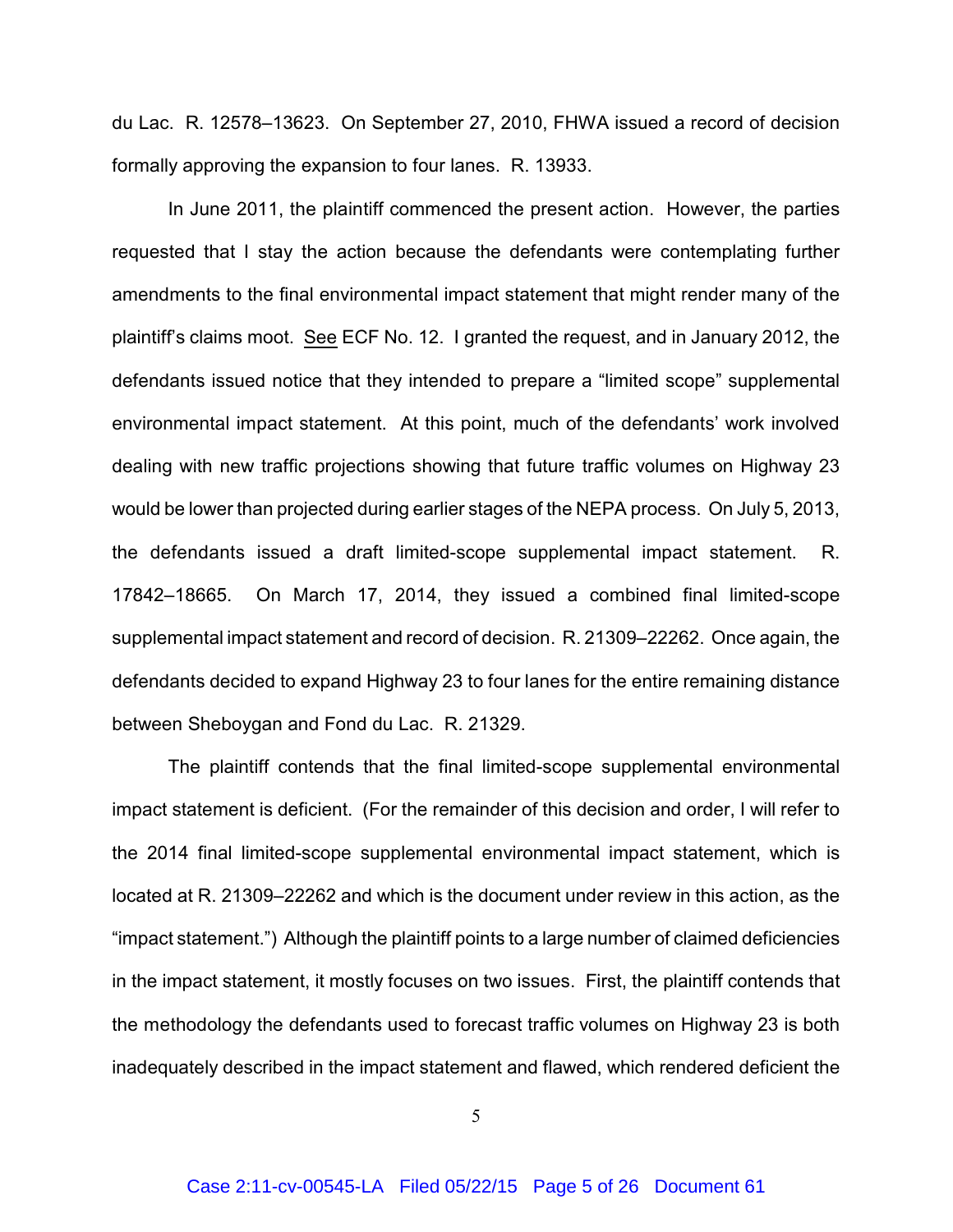defendants' evaluation of reasonable alternatives to the proposed action. Second, the plaintiff contends that the defendants did not adequately explore the alternative of adding passing lanes to Highway 23 rather than expanding it to four lanes. The plaintiff's remaining arguments are that the defendants failed to adequately consider the environmental impacts of "induced travel" and failed to adequately respond to comments on the 2004 draft impact statement that were made by two Wisconsin agencies.

#### **II. STANDING**

Before proceeding to the merits, I briefly discuss the evidence the plaintiff has submitted to show that it has Article III standing. The defendants do not contend that the plaintiff lacks standing, but they remind me that I have an independent obligation to assure that standing exists. See Summers v. Earth Island Inst., 555 U.S. 488, 499 (2009). Having reviewed the affidavits submitted by the executive director of 1000 Friends and several of its members, I conclude that the plaintiff has standing. An organization such as the plaintiff can assert the standing of its members. Id. at 494. Standing will be established if the evidence shows that the expansion of Highway 23 will threaten "the recreational or even the mere esthetic interests" of the members of 1000 Friends. See id. Three members of 1000 Friends have described how their recreational, esthetic, and other interests would be harmed by the proposed expansion of Highway 23. See ECF Nos. 39–41. One member in particular owns property adjacent to Highway 23 in the area slated for expansion and has had part of his property taken by eminent domain in preparation for the expansion project. See Decl. of Leonard Sobczak ¶¶ 3–17, ECF No. 39. This member states that expanding the highway will interfere with his enjoyment of his property by diminishing its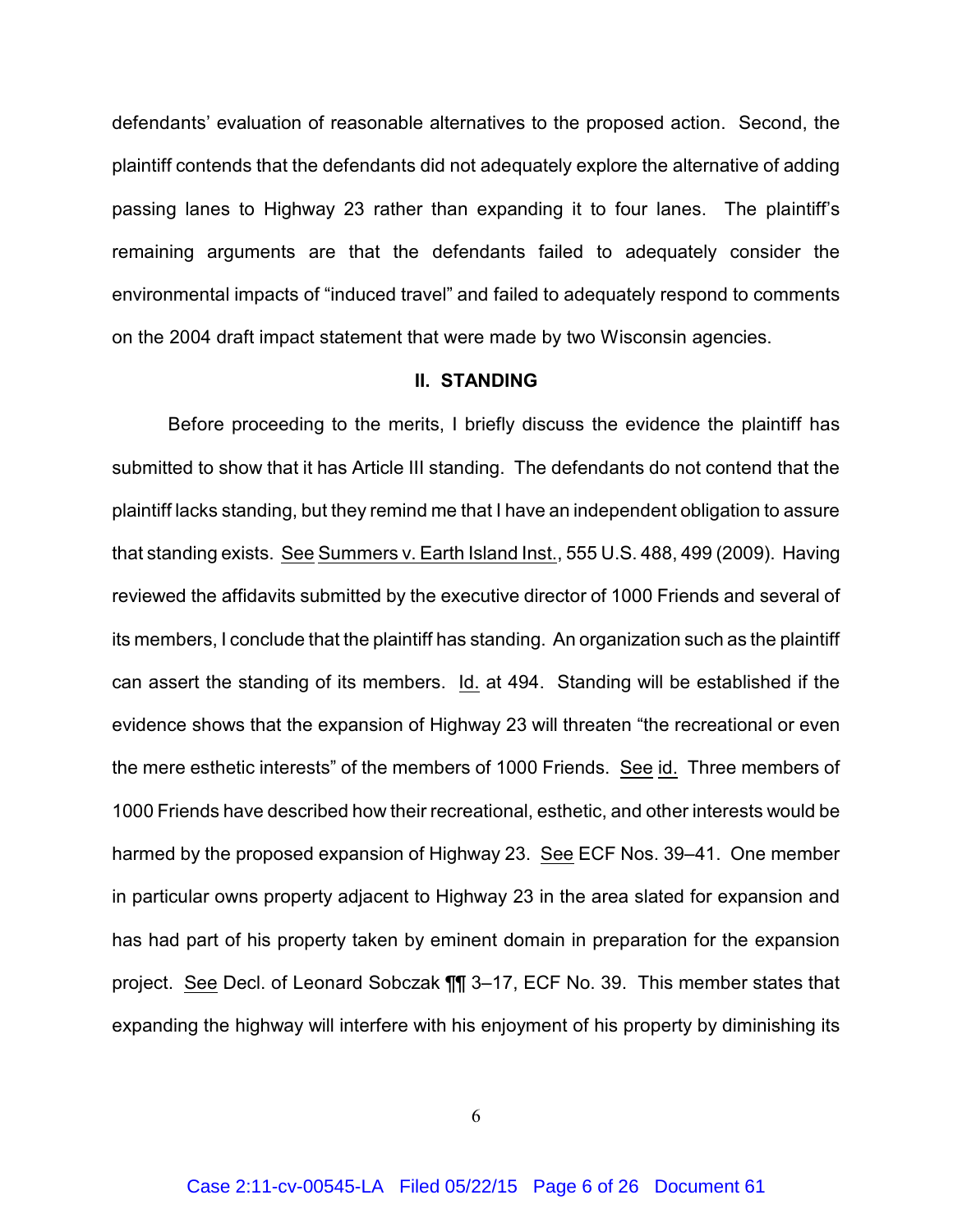scenic beauty, among other things. Id. ¶¶ 16–17. For these reasons, I am satisfied that the plaintiff has standing.

#### **III. MERITS**

#### **A. NEPA and APA Standard of Review**

NEPA "declares a broad national commitment to protecting and promoting environmental quality." Robertson v. Methow Valley Citizens Council, 490 U.S. 332, 348 (1989). It has been described as a "procedural" or "action-forcing" statute that does not "mandate particular results" but instead requires agencies to study and describe the environmental consequences of their proposed actions. Id. at 348–51; Vermont Yankee Nuclear Power Corp. v. Nat. Res. Defense Council, 435 U.S. 519, 558 (1978). Thus, under NEPA, if an agency has adequately identified and evaluated the environmental effects of its proposed action, it is permitted to take that action even if it is expected to be environmentally costly. Robertson, 490 U.S. at 350. Put differently, "NEPA merely prohibits uninformed—rather than unwise—agency action." Id. at 351.

As I indicated earlier, NEPA requires agencies to prepare an environmental impact statement for "major Federal actions significantly affecting the quality of the human environment." 42 U.S.C. § 4332(2)(C). This impact statement is "a detailed analysis and study conducted to determine if, or the extent to which, a particular agency action will impact the environment." Highway J Citizens Group v. Minetta, 349 F.3d 938, 953 (7th Cir. 2003). Requiring an agency to prepare an impact statement serves NEPA's action-forcing purpose in two respects. Robertson, 490 U.S. at 349. First, "[i]t ensures that the agency, in reaching its decision, will have available, and will carefully consider, detailed information concerning significant environmental impacts." Id. Second, it "guarantees that the relevant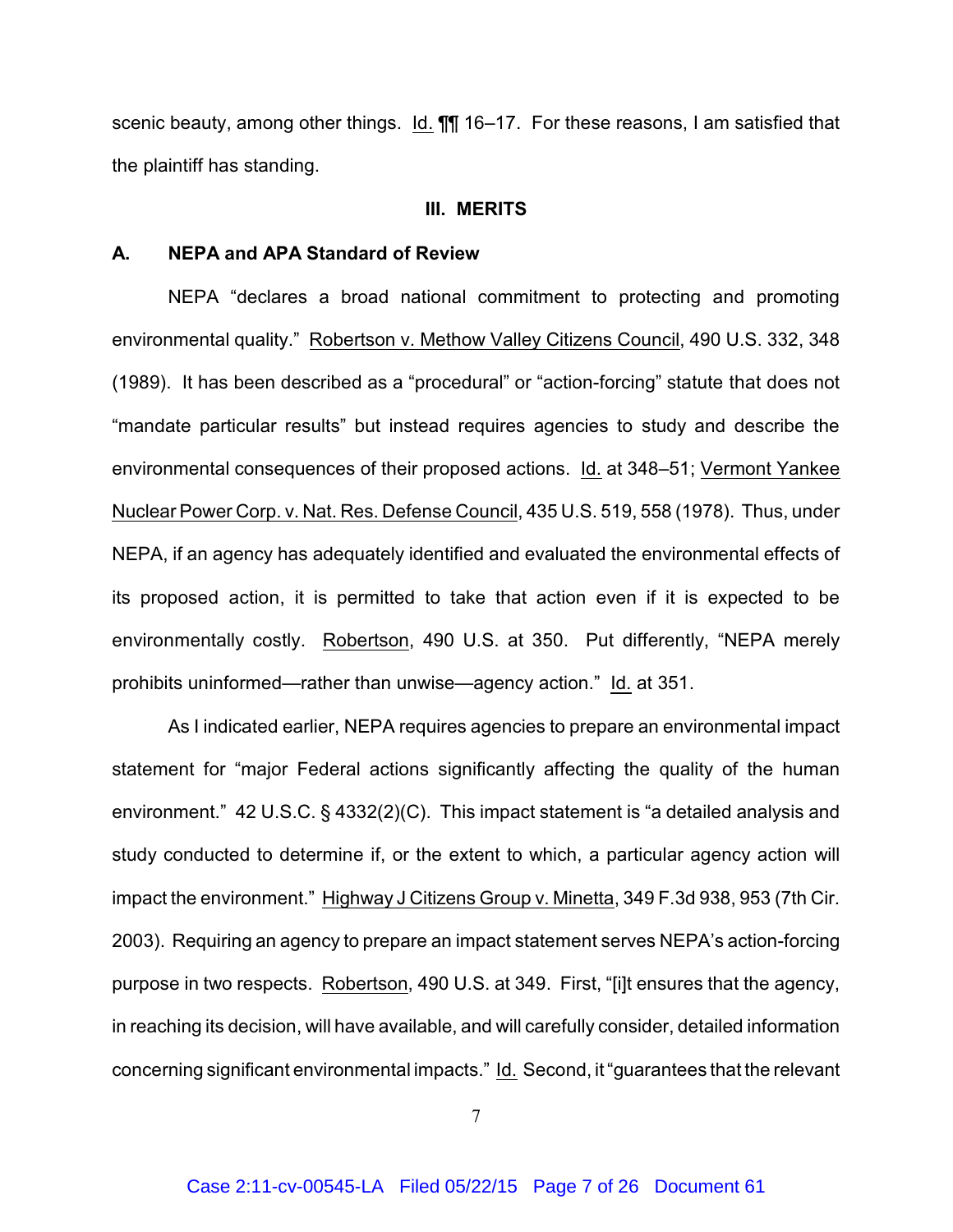information will be made available to the larger audience that may also play a role in both the decisionmaking process and the implementation of that decision." Id. Thus, in the impact statement, the agency must "articulate why [it has] settled upon a particular plan and what environmental harms (or benefits) [its] choice entails." Simmons v. U.S. Army Corps of Eng'rs, 120 F.3d 664, 666 (7th Cir. 1997). The impact statement must show that agency officials have "[thought] through the consequences of—and alternatives to—their contemplated acts," and must ensure that "citizens get a chance to hear and consider the rationales the officials offer." Id.

Judicial review of an agency's compliance with NEPA occurs under the Administrative Procedure Act, which instructs courts to set aside agency action only if it is "arbitrary, capricious, an abuse of discretion, or otherwise not in accordance with the law." 5 U.S.C. § 706(2)(A); Highway J Citizens Group, 349 F.3d at 952.

#### **B. Failure to Consider Reasonable Alternatives**

An environmental impact statement must discuss alternatives to a proposed action. 42 U.S.C. § 4332(2)(C)(iii). The NEPA regulations<sup>2</sup> specify that an agency preparing an impact statement must "[r]igorously explore and objectively evaluate all reasonable alternatives, and for alternatives which were eliminated from detailed study, briefly discuss the reasons for their having been eliminated." 40 C.F.R. § 1502.14(a). The plaintiff contends that the defendants failed to comply with this requirement because the methodology they used to project traffic volumes on Highway 23 is both inadequately described in the impact statement and flawed. The plaintiff suspects that the projected

 $P$ Regulations relating to NEPA are promulgated by the Council on Environmental Quality. See, e.g., Dep't of Transp. v. Public Citizen, 541 U.S. 752, 757 (2004).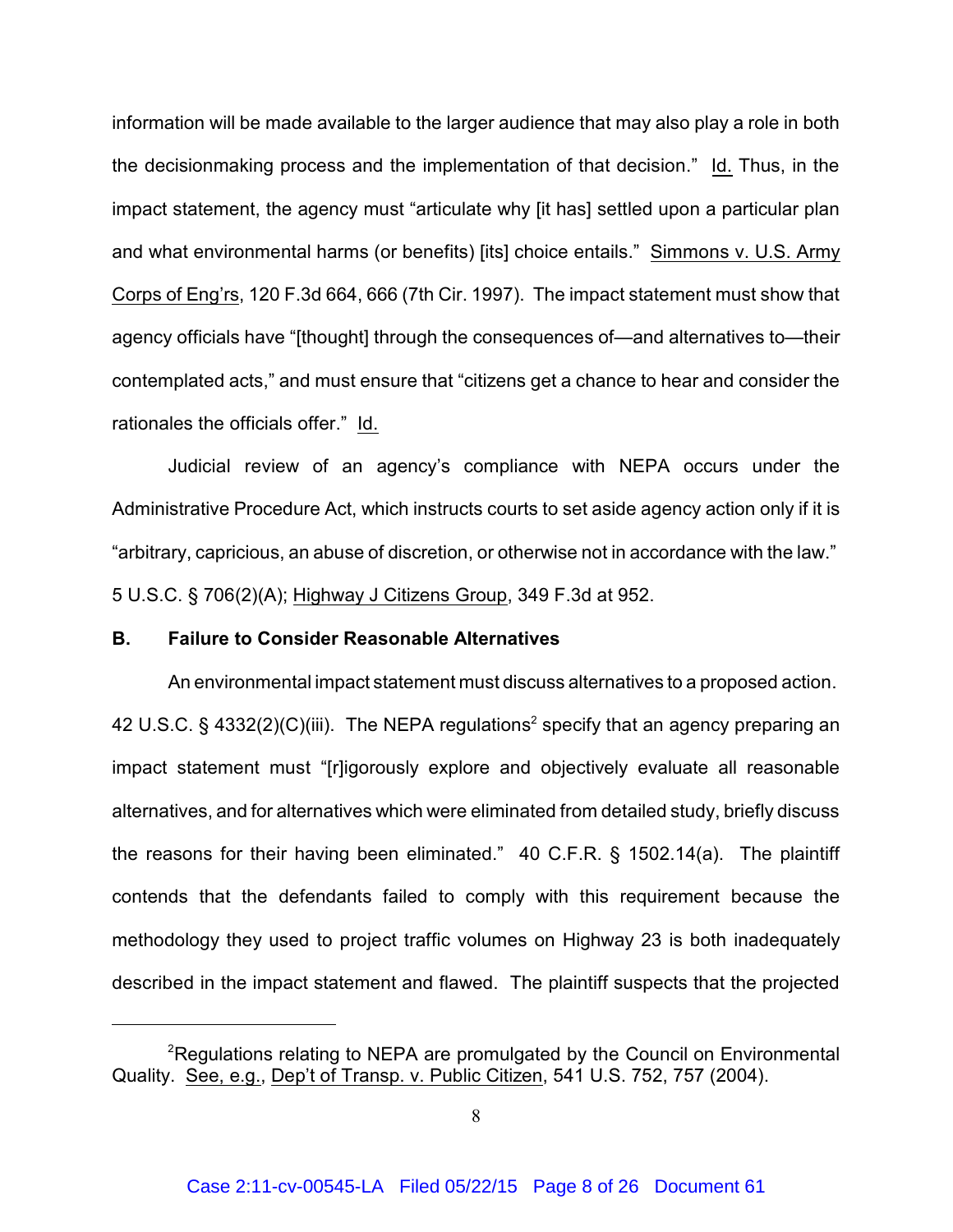traffic volumes are too high, and that if the correct volumes were used, alternatives other than expanding the highway to four lanes, such as adding passing lanes to the existing two-lane roadway, would appear more attractive. The plaintiff also contends that the defendants did not adequately explore adding passing lanes to Highway 23 rather than expanding it to four lanes. This issue is related to traffic volumes, but it also involves the plaintiff's claim that the defendants evaluated only a "bare bones" passing-lane alternative and did not evaluate a "comprehensive" passing-lane alternative that incorporated other roadway improvements along with passing lanes.

#### **1. Traffic Projections**

The plaintiff raises several issues relating to the defendants' projections of future traffic volumes on the Highway 23 corridor. I will first explain what I have been able to discover regarding the methodology the defendants used to project future traffic volumes on Highway 23 and then discuss the plaintiff's specific arguments.

In the impact statement, the defendants include projections of traffic volumes at certain points on Highway 23 through the year 2035. See R. 21414. Based in large part on these projections, the defendants ruled out alternatives to expanding the highway to four lanes that involved passing lanes. See R. 21414–16, 21418–19, 21945–82. The defendants concluded that the passing-lane alternatives would not provide enough additional capacity to handle the projected traffic volumes at an acceptable "level of service," or LOS, through the year 2035. See e.g., R. 21415.

The methodology the agencies used to project future traffic volumes is explained in an appendix to the impact statement. See R. 21923–21944 (Appendix LS-A). According to the appendix, the traffic projections were prepared by WisDOT's Traffic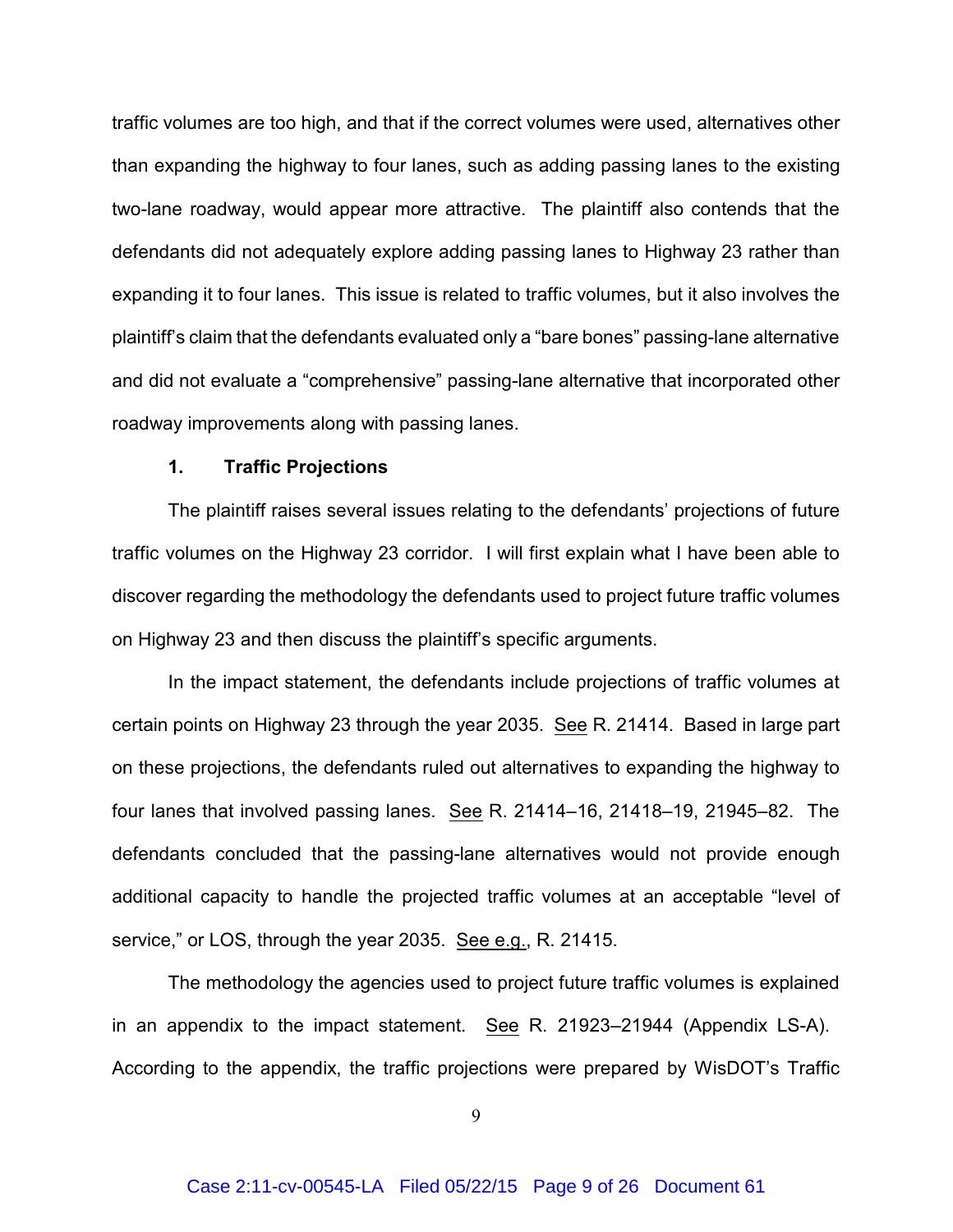Forecasting Section. R. 21938. WisDOT's methodology involved using a combination of two forecasting tools: the Traffic Analysis Forecasting Information System ("TAFIS") and the Northeast Region Travel Demand Model ("TDM"). R. 21938–39. TAFIS is a computer program that compiles historic traffic-volume information and "other data" at state highway traffic-count sites (i.e., a site where WisDOT periodically measures actual travel volumes) and then performs a regression in order to project future traffic at those sites. R. 21939. In other words, TAFIS uses historical traffic counts to project by how much traffic volumes can be expected to grow in the future. It does not take other factors into account, such as expected changes in the population of the area, the expected locations of businesses and residences, or the number of lanes of the roadway. See R. 21939, 21940. In contrast, TDM is a model that attempts to account for factors other than historical traffic counts. It incorporates information about road networks, land use, demographics, and economic conditions, R. 21926, 21939, "analyze[s] future land use development scenarios to predict how and where future roadway traffic will go," R. 21939, and "accounts for anticipated changes in population and employment in specific locations," R. 21940. The growth rate that emerges from the TDM model "may not be less than 0.5% or greater than 5% unless there is significant change in model inputs such as socioeconomic data or the road network." R. 21927. Also, WisDOT states that it uses "sound and logical judgment" to determine if the resulting growth rate "makes sense intuitively." R. 21940.

When WisDOT uses both TAFIS and TDM to generate projections, as it did for Highway 23, it compares the growth rates independently produced by each tool. R. 21940. When TDM projects traffic volumes for a given future year that are greater than 10% over the volumes projected by TAFIS for the same year, WisDOT selects a "compromise"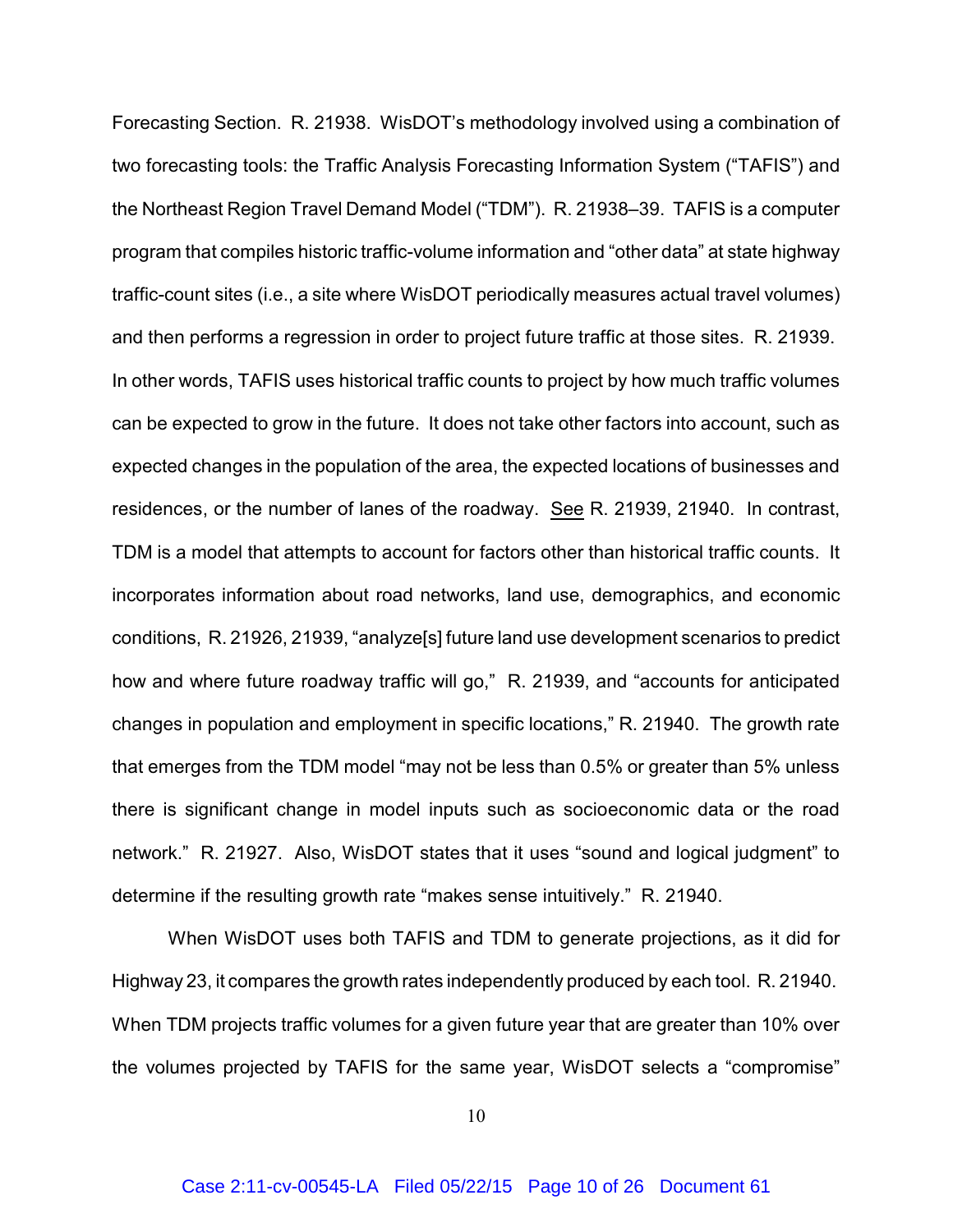number. R. 21940. That number is generally the number at "the edge of the accepted 10% range in TAFIS, so long as it is also within 10% of the [TDM] forecast volume." 3 R. 21940. The compromise number allows TAFIS to act as a "check" on TDM: Although TDM is generally regarded as producing a more accurate projection than TAFIS, it is possible that the TDM model has been "poor[ly] calibrat[ed]." Ensuring that the TDM number is within 10% of the TAFIS number reduces the probability that poor calibration will result in an overestimate of the future traffic volume. R. 21940.

One problem that the plaintiff identifies is that there is no comprehensive explanation in the administrative record of how TAFIS and TDM were applied to arrive at the traffic projections for Highway 23. Although the defendants have provided the general discussion of TAFIS and TDM discussed above, they have not shown how the raw data that they used resulted in the bottom-line numbers that appear in the impact statement for each of the project alternatives.<sup>4</sup> For example, the defendants do not identify the growth rate that the TAFIS regression produced or identify the specific traffic volumes that TAFIS projected for any year at any given location on Highway 23. Although the record contains a general discussion of the kinds of data that are used in any TDM model, see R.

 $3$ I have been unable to find an example in the administrative record that illustrates how this process works. However, it seems that the compromise is struck as follows. Assume TAFIS projects a traffic volume of 7800 autos per day for year 2035 and TDM projects a volume of 9500 autos per day for that same year. The TDM volume is more than 10% greater than the TAFIS volume (10% of 7800 is 780, and 7800+780 is 8580, and 9500 is greater than 8580). Reducing the TDM volume by 10% produces a volume of 8550. The resulting compromise volume would be 8580, which is at the edge of the TAFIS 10% range and still within 10% of the TDM volume.

<sup>&</sup>lt;sup>4</sup>The bottom-line projections for each of five project alternatives are depicted in Figure 2.6-8 at R. 21414.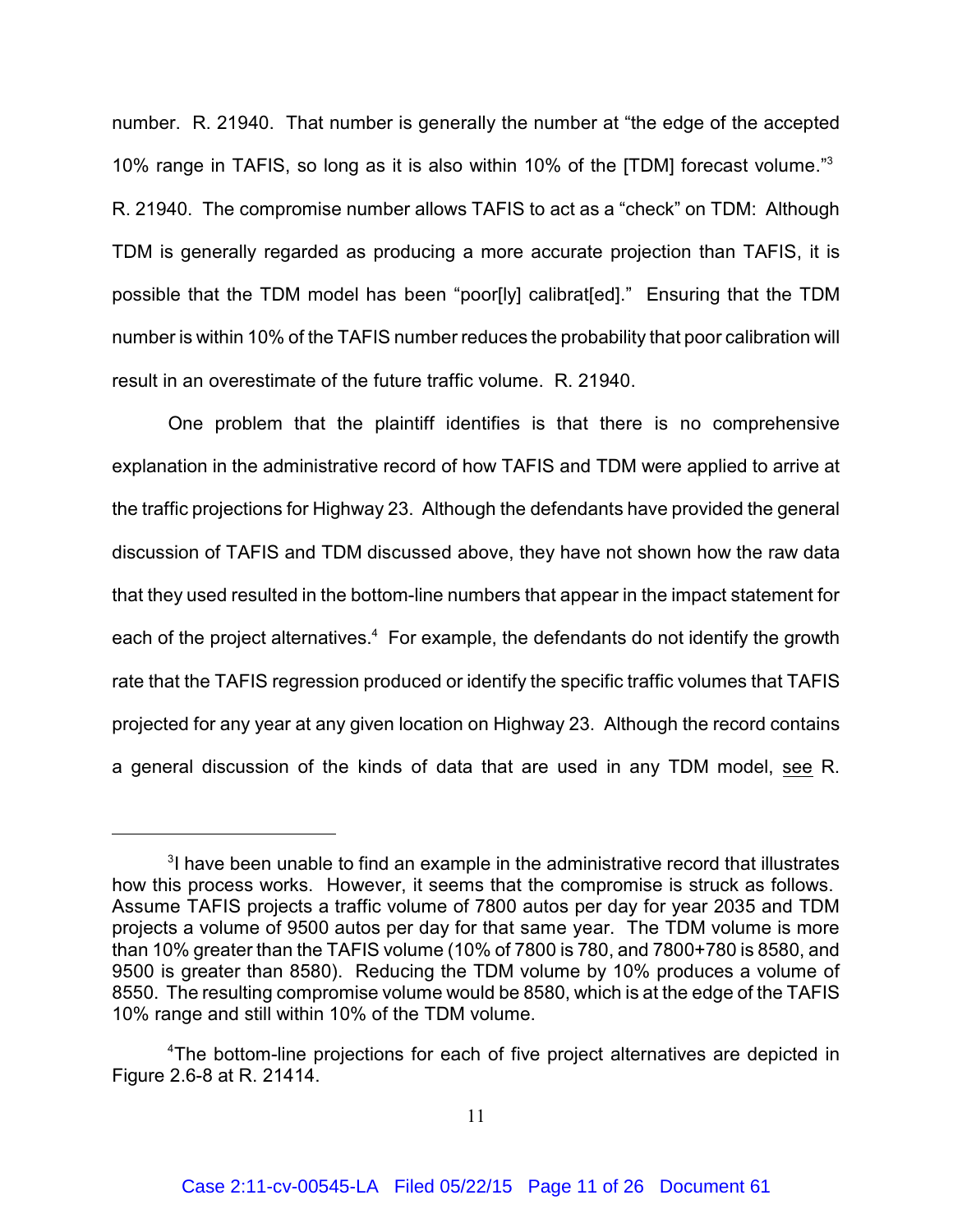14170–390, no document in the record allows a reader to understand how the specific TDM model used for Highway 23 produced the final numbers that appear in the impact statement. The defendants do not identify the actual traffic volumes that TDM projected for Highway 23 or explain whether they made adjustments to those volumes to bring them within 10% of the TAFIS numbers. The defendants do not explain whether the growth rate that TDM projected for Highway 23 was at least 0.5% but not greater than 5% or whether, if it was not, the defendants thought that such a rate was justified by "significant change in model inputs such as socioeconomic data or the road network." R. 21927. The defendants do not explain whether they made any adjustments to the TDM growth rate based on "sound and logical judgment" so that the rate would "make sense intuitively." R. 21940. In short, a reader of the impact statement and the administrative record has no idea how WisDOT applied TAFIS and TDM to produce the actual traffic projections that appear in the impact statement.

As noted, the plaintiff is skeptical that traffic volumes on Highway 23 will increase by as much as WisDOT has projected during the next 20 years. The plaintiff points out that traffic volumes peaked in about 2005 and have been declining ever since. The plaintiff contends that there are reasons to believe that this trend in declining traffic volumes will continue well into the future. These reasons include the aging of the Baby Boom generation, a reduction in the percentage of Americans in the labor force (which translates into a reduction in the number of trips made to and from the workplace), and the fact that those in the Millennial generation are choosing to drive less than members of previous generations have. See Pl. Rev. Br. at 40–42, ECF No. 53. Driven by its skepticism, the plaintiff asked the defendants to disclose more information about how they applied TAFIS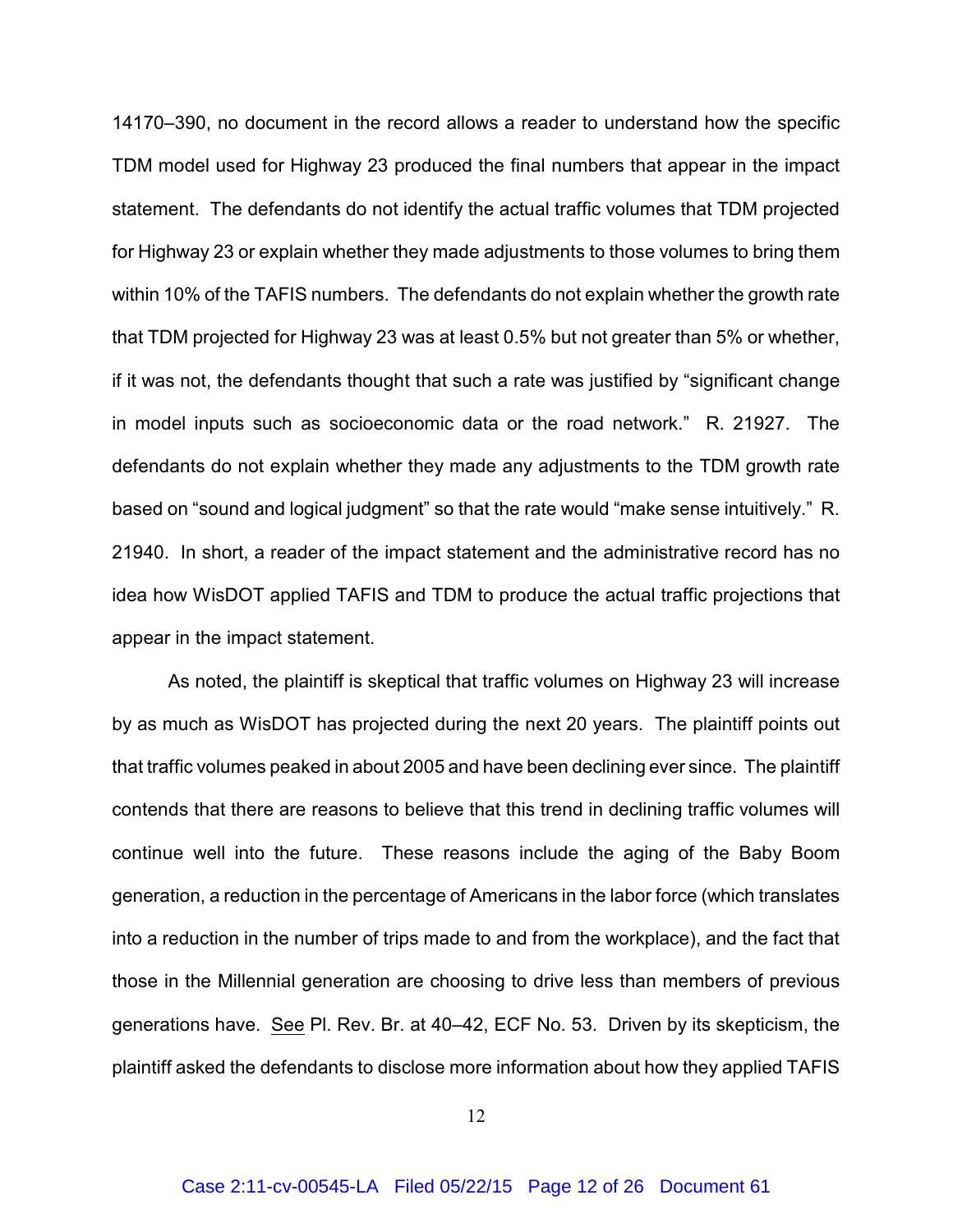and TDM to arrive at the projected traffic volumes that appear in the impact statement, which seem to conflict with the recent trend of declining traffic volumes. See R. 22266. In responding to the plaintiff's comments on the impact statement, the defendants did not provide this information. See R. 22268–72. Rather, the defendants repeated and elaborated on their general discussion of how TAFIS and TDM work and did not explain how those tools were applied to arrive at the specific traffic projections that appear in the impact statement. Id.

The NEPA regulations require an agency to "identify any methodologies used" to arrive at conclusions that appear in an impact statement. 40 C.F.R. § 1502.24. This regulation has been interpreted to require agencies to discuss their methodologies in a way that is "'sufficient to enable those who did not have a part in its compilation to understand and consider meaningfully the factors involved.'" Izaak Walton League of America v. Marsh, 655 F.2d 346, 369 (D.C. Cir. 1981) (quoting Envtl. Def. Fund, Inc. v. Corps of Engineers, 492 F.2d 1123, 1136 (5th Cir. 1974)). As the District of Columbia Circuit has explained:

NEPA clearly contemplates that the public should have an opportunity to challenge the adequacy of environmental impact statements. But without full disclosure the public would not be able to make independent judgments about the agency's action. Moreover, disclosure is necessary if the courts are to review environmental impact statements for compliance with NEPA.

Id. at 370 (citation omitted). In the present case, the defendants have not explained how they applied their methodology to Highway 23 in a way that is sufficient for either the court or the plaintiff to understand how they arrived at their specific projections of traffic volumes through the year 2035. They do not identify the independent projections that resulted from either the TAFIS regression or the TDM model and do not identify whether they made any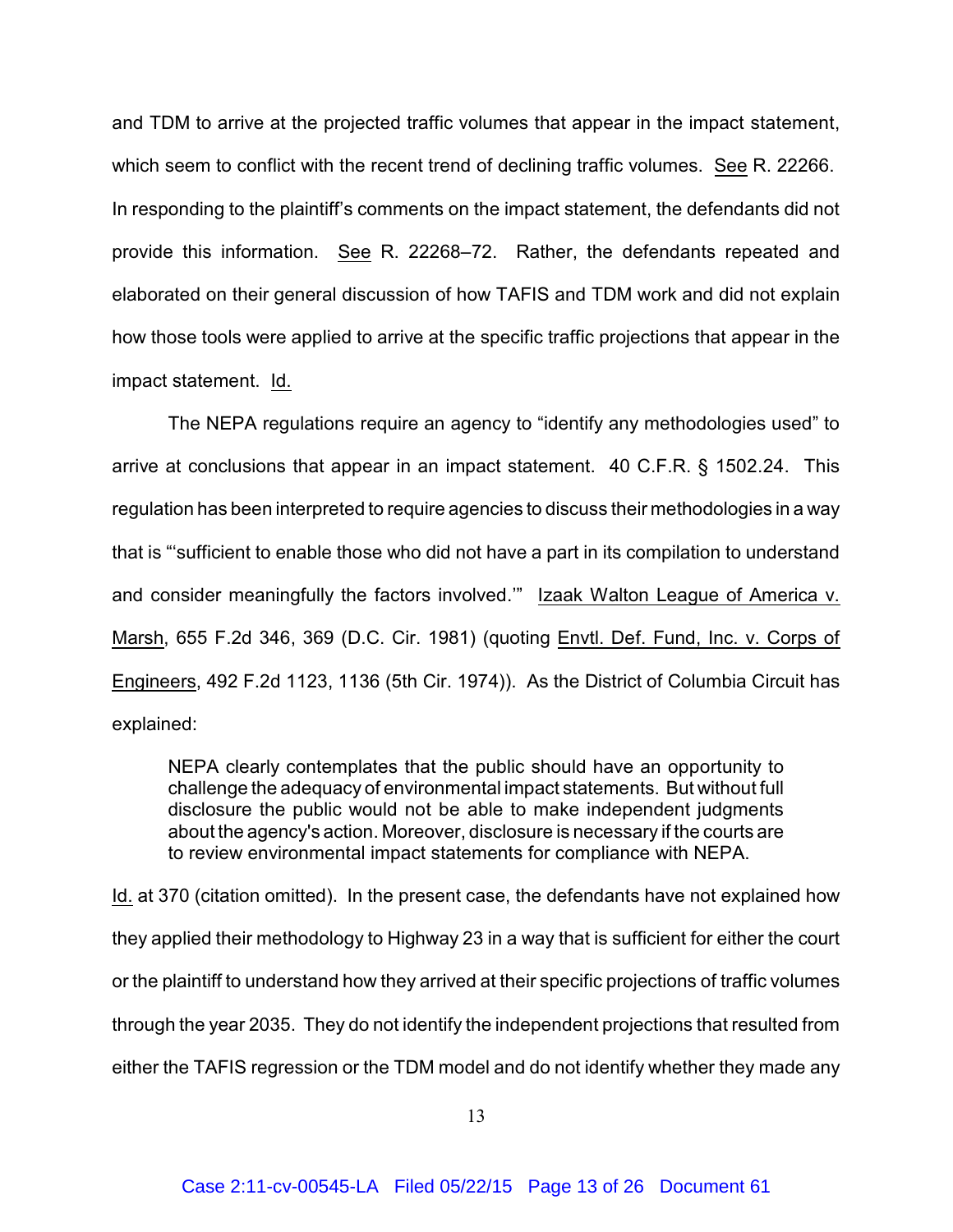adjustments to those projections in an effort to reconcile them or to comply with other directives, such as the directive that projected growth generally cannot be less than 0.5% or the directive to ensure that all projections make sense intuitively. For this reason, the defendants have failed to comply with NEPA. This failure is not harmless. Rather, it has prevented the plaintiffs from being able to understand how the defendants arrived at traffic projections that seem at odds with current trends. Perhaps the defendants' projections are accurate, but unless members of the public are able to understand how the projections were produced, such that they can either accept the projections or intelligently challenge them, NEPA cannot achieve its goals of informed decisionmaking and informed public participation.

A related problem is that the defendants have not adequately explained how recently updated demographic data might affect the traffic projections that appear in the impact statement. When WisDOT built the TDM model that it applied to Highway 23, it used population projections prepared by the Wisconsin Department of Administration to estimate growth in the region through the year 2035. See Def. Br. at 19, ECF No. 59. Shortly before the defendants released the final impact statement in March 2014, the Department of Administration released new population projections, through the year 2040. These projections reflected a lower growth rate than was reflected in the Department's 2035 projections. See R. 21485. The plaintiff contends, and the defendants do not dispute, that the updated population projections from the Department of Administration showed that the population in the area of Highway 23 would grow only about one-third as quickly as the Department had previously projected. See Pl. Rev. Br. at 51, ECF No. 53.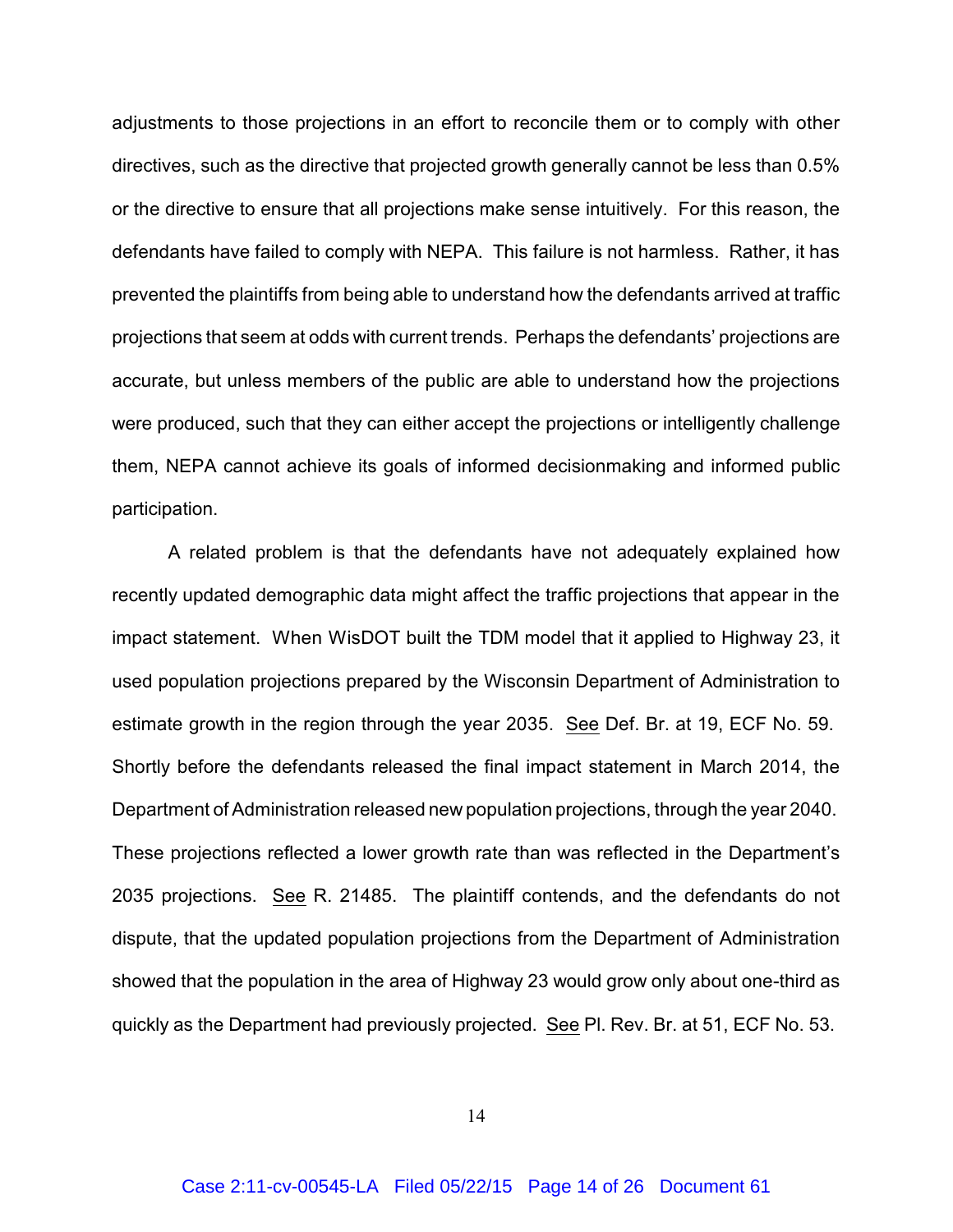In the final impact statement, the defendants disclose the updated population projections and acknowledge that such projections indicate that growth in the region will be lower than the defendants thought when they prepared the impact statement. R. 21485. The defendants state that "[t]he slower population growth may also slow the rate of development expected in the corridor." Id. However, nothing in the impact statement (or in anything else in the record) indicates that the defendants revisited their traffic projections in light of the recently updated population projections. Yet, because a key input into the TDM model is population growth, it would seem that a drastic reduction in expected population growth would likely produce a significant reduction in expected traffic growth. A significant reduction in traffic growth could, in turn, make one of the previously rejected passing-lane alternatives feasible. However, there is no indication that the defendants reexamined the passing-lane alternatives in light of the new population data.

The defendants seem to generally concede that they did not revisit their traffic forecasts or analysis of reasonable alternatives in light of the updated population projections. However, they point out that the Department of Administration's population data is only one among many sources that WisDOT used in projecting traffic volumes. See Def. Br. at 23, 28. They seem to be implying that a change in such population data will not undermine the traffic projections reached using the old data. Yet, the defendants never actually say that. In fact, from what the defendants have said about the TDM model, it seems that the Department of Administration's population data is a key component of the model, even if it is not the sole source of information concerning population trends. The Department of Administration data appears in an appendix to a document that purports to "validate" the model and is mentioned in the body of that document many times. See R.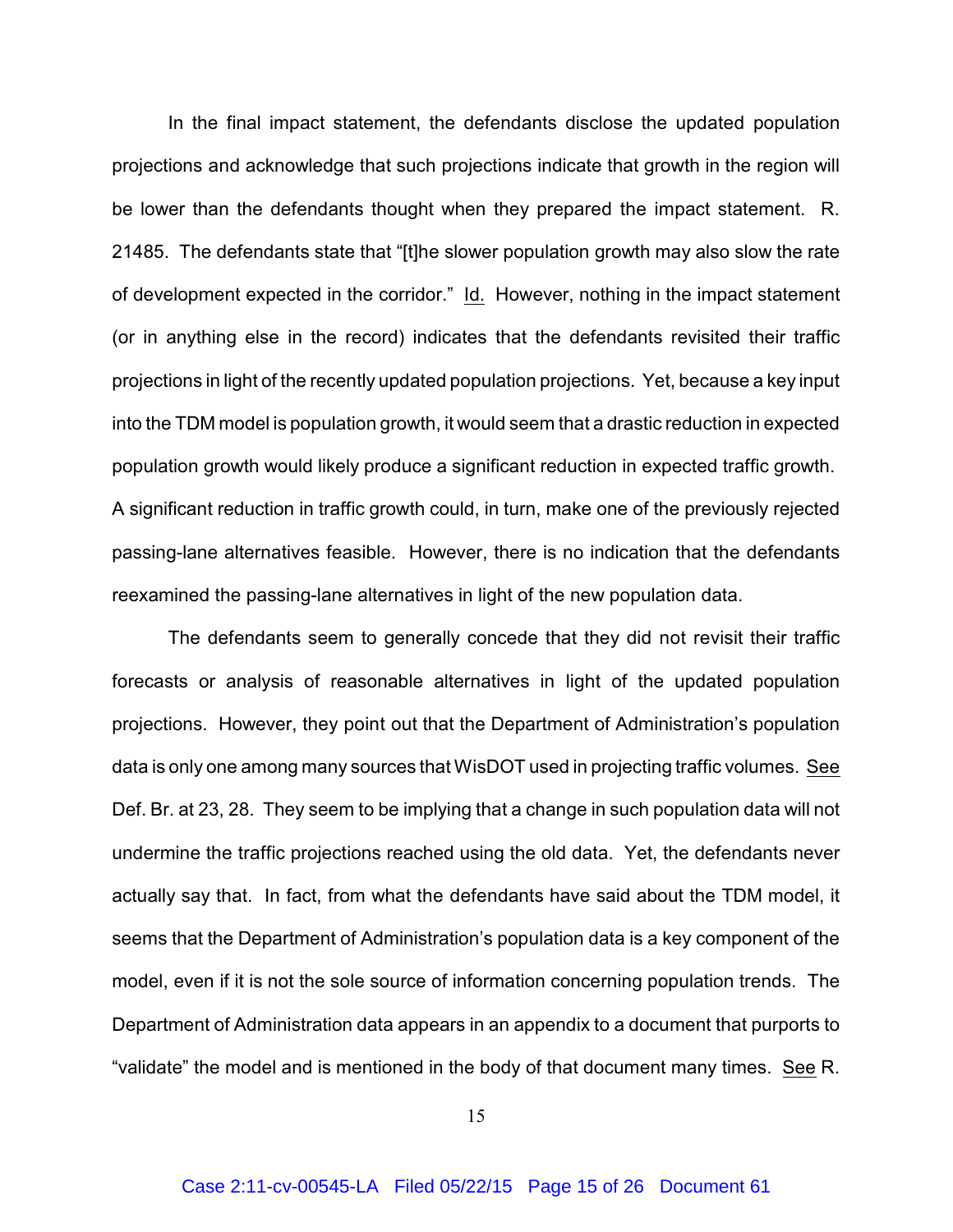14170–390. It therefore seems that a significant change in the Department of Administration's population data will significantly change the traffic projections that emerge from the TDM model.

NEPA regulations impose a duty on federal agencies to supplement an impact statement when there "are significant new circumstances or information relevant to environmental concerns and bearing on the proposed action or its impacts." 40 C.F.R. § 1502.9(c). The Supreme Court has recognized that "an agency need not supplement an [impact statement] every time new information comes to light." Marsh, 490 U.S. at 373. However, "NEPA does require that agencies take a 'hard look' at the environmental effects of their planned action, even after a proposal has received initial approval." Id. at 374. In determining wether new information requires supplementation, courts are to apply a "rule of reason" that "turns on the value of the new information to the still pending decisionmaking process." Id. Because the environmental significance of new information is normally a question of fact that implicates substantial agency expertise, the court must defer to "the informed discretion of the responsible federal agencies." Id. at 376-77 (internal quotation marks omitted). In applying this standard of review, a court must ensure that the agency "conducted a reasoned evaluation of the relevant information and reached a decision that, although perhaps disputable, was not 'arbitrary or capricious.'" Id. at 385.

For the reasons I have discussed, it appears to me that the updated Department of Administration population data will significantly change the traffic projections and consideration of reasonable alternatives that appear in the impact statement, and that therefore supplementation of those parts of the impact statement may be required. Although the defendants contend that I should defer to their conclusions as to the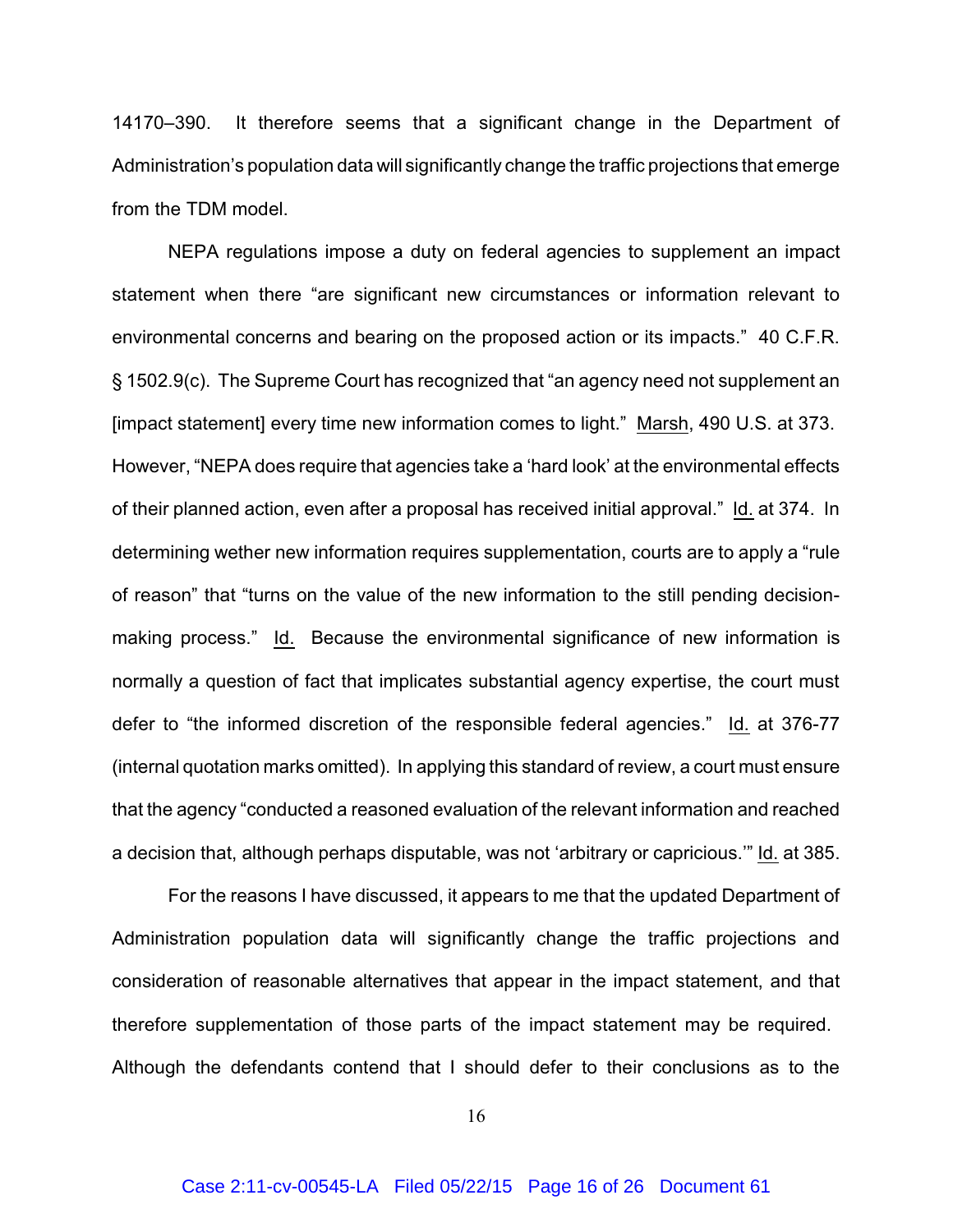significance of the new population data, see Def. Br. at 29–31, here there are no agency conclusions to defer to. As I have explained, the impact statement contains no discussion indicating that the defendants considered whether the updated population data required reconsideration of the traffic projections and the rejection of the passing-lane alternatives. Although the updated population data appears in the impact statement as part of a background discussion of the region and the environmental effects of the project, see R. 21447–48, 21485, the agencies do not discuss the updated data in the context of the traffic projections and the consideration of reasonable alternatives. See R. 21414–19, 21923–98. Nor is there any other document in the administrative record indicating that the defendants considered whether the updated population data required supplementation of the traffic projections and reconsideration of reasonable alternatives. For these reasons, I am not satisfied that the agencies "made a reasoned decision based on its evaluation of the significance—or lack of significance—of the new information." Marsh, 490 at 378.

Before moving on, I note that the plaintiff argues that the TDM model seems to have a high margin of error and that it does not have an established track-record of accuracy. See Pl. Rev. Br. at 36 n.28, 57–58; Reply Br. at 6–7. The plaintiff seems to be challenging WisDOT's decision to use TDM as part of its methodology for projecting traffic volumes. However, an agency "is entitled to use its own methodology, unless it is irrational," Sierra Club v. Marita, 46 F.3d 606, 621 (7th Cir. 1995), and the plaintiff has not shown that WisDOT's use of TDM was irrational. Although the plaintiff contends that TDM has a high margin of error when applied to rural roads such as Highway 23, the plaintiff has not pointed to any methodology for forecasting traffic on rural roads that might be more accurate than TDM. Moreover, as discussed, WisDOT did not rely entirely on TDM for its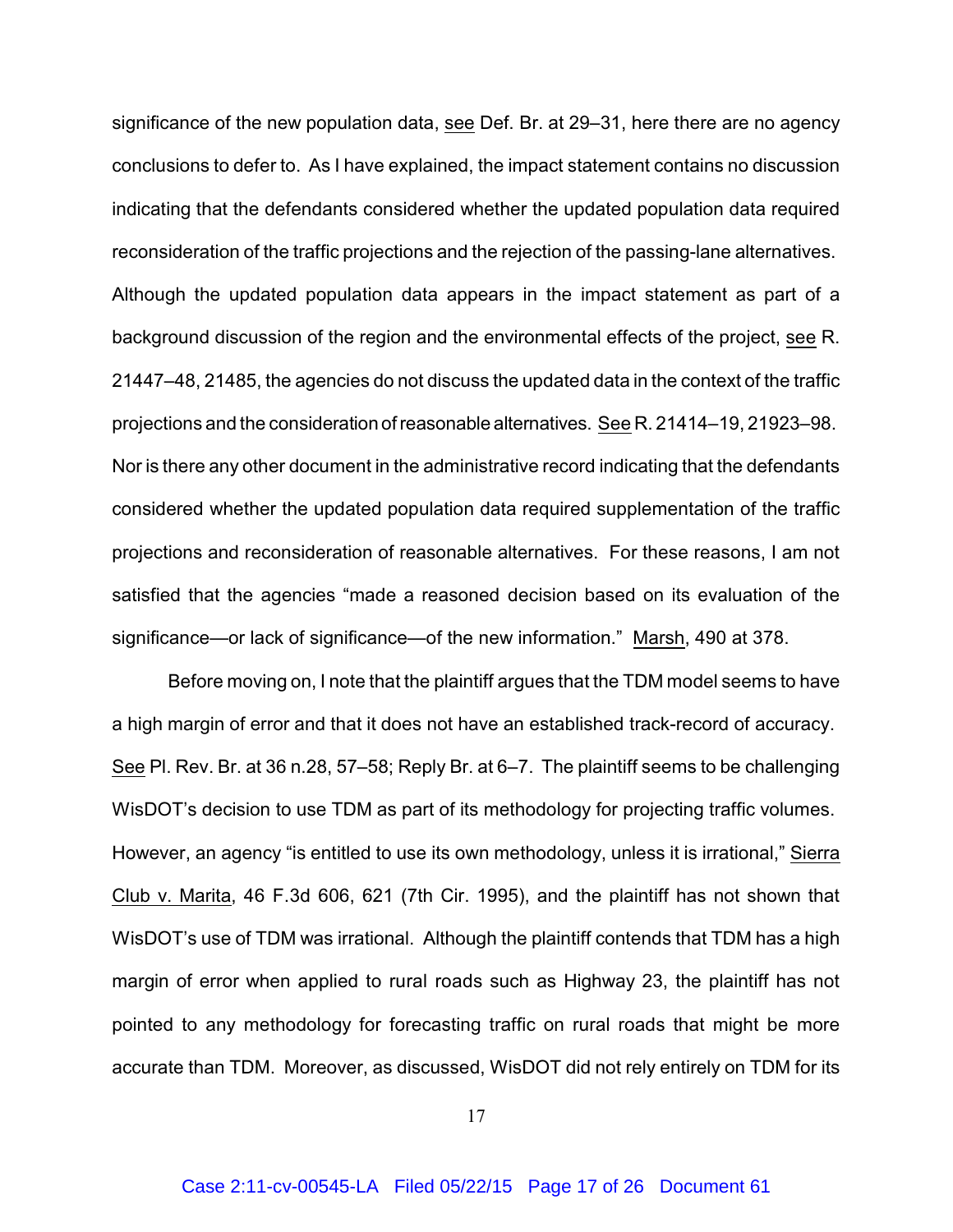traffic projections. It also used TAFIS as a "check" on TDM's results. Thus, I have no grounds for interfering with the defendants' choice of methodology.

#### **2. Failure to consider "comprehensive" passing-lane alternative**

The plaintiffs argue that besides using flawed traffic projections when evaluating reasonable alternatives, the defendants failed to adequately consider a "comprehensive" passing-lane alternative, as opposed to just "bare bones" passing-lane alternatives. The plaintiff defines a comprehensive passing-lane alternative as one that "would combine a three-lane highway (with passing lanes) with other safety and mobility improvements." Pl. Rev. Br. at 9. These "other" improvements include things like reducing access points to the highway (such as at private driveways and cross streets), widening the highway's shoulders, and incorporating other traffic-management techniques. The plaintiff contends that a comprehensive passing-lane alternative might have satisfied the project's purpose and need just as well as the selected expansion to four lanes, but with fewer environmental consequences.

I have reviewed the discussion of reasonable alternatives in the impact statement, including the technical discussion that appears in Appendix LS-B, and it seems to me that the defendants have evaluated comprehensive passing-lane alternatives. To begin with, the defendants evaluated three different passing-lane alternatives: one that simply added passing lanes at certain points, one that incorporated left-turn lanes in addition to passing lanes, and one that involved expanding the highway to four lanes in a high-demand area and using passing lanes in other areas. R. 21415–16. One of the alternatives would have involved "upgrad[ing] side-road intersections" and installation of a "jug-handle intersection." R. 21411. Moreover, the appendix indicates that the defendants considered adding other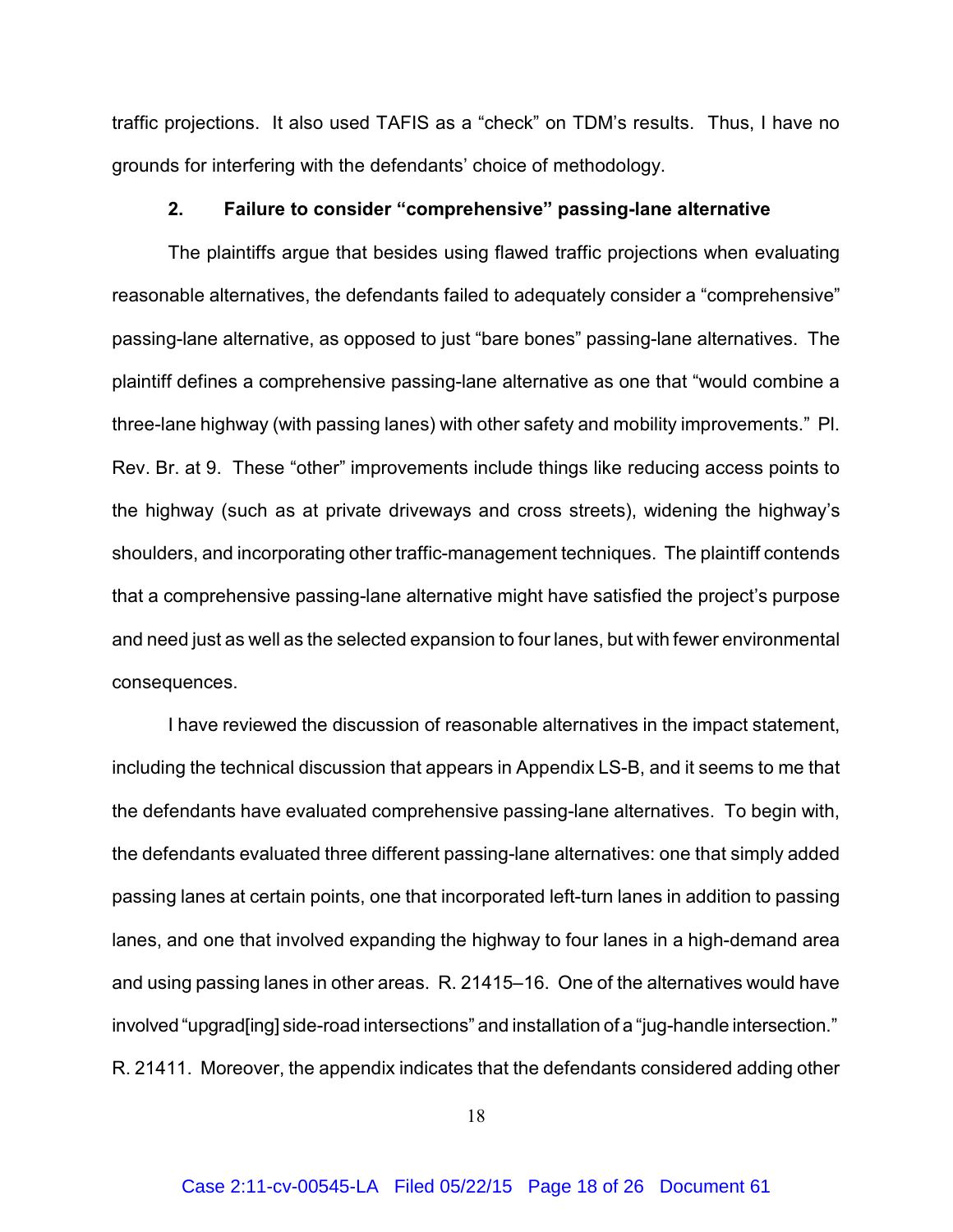features, including reduced access points, R. 21988–89; wider shoulders, R. 21994 (Table 7-6); medians, and "J-turns," R. 21974, into all of the passing-lane alternatives. The plaintiffs have not identified any specific feature or collection of features that the defendants should have considered incorporating into the passing-lane alternatives but did not. Accordingly, I cannot conclude that the defendants' discussion of alternatives was deficient on the ground that they failed to consider a comprehensive passing-lane alternative. 5

### **C. Failure to Consider Induced Travel**

The plaintiff contends that the defendants did not account for or address the environmental impacts of "induced travel." This term refers to an increase in either the number of automobile trips or the distance of those trips caused by roadway improvements (typically expansions) that reduce congestion and therefore make traveling by automobile less burdensome. See Todd Litman, Victoria Transport Policy Institute, Generated Travel and Induced Travel: Implications for Transport Planning 3–4 (Jan. 15, 2015). For example, reducing congestion on an urban highway will cause some people who would have taken other modes of transportation, such as mass transit, to begin taking their cars. It will also

<sup>&</sup>lt;sup>5</sup> At various points in its briefs, the plaintiff contends that over the years WisDOT has treated the passing-lane alternatives unfairly by, among other things, "throwing away" data that was favorable to those alternatives and performing a biased "Benefit/Cost analysis." See Pl. Rev. Br. at 11 n.9, 29–33, 58–59; Reply Br. at 13. However, the plaintiff does not connect any of these issues to the analysis of reasonable alternatives that appears in the final impact statement. The plaintiff does not point to anything in the impact statement that would have changed had the defendants not "thrown away" the allegedly favorable data and does not show that the cost-benefit analysis was incorporated into the impact statement or used as a reason for choosing the selected alternative. Thus, I will not further discuss these issues regarding WisDOT's supposed hostility towards the passing-lane alternatives.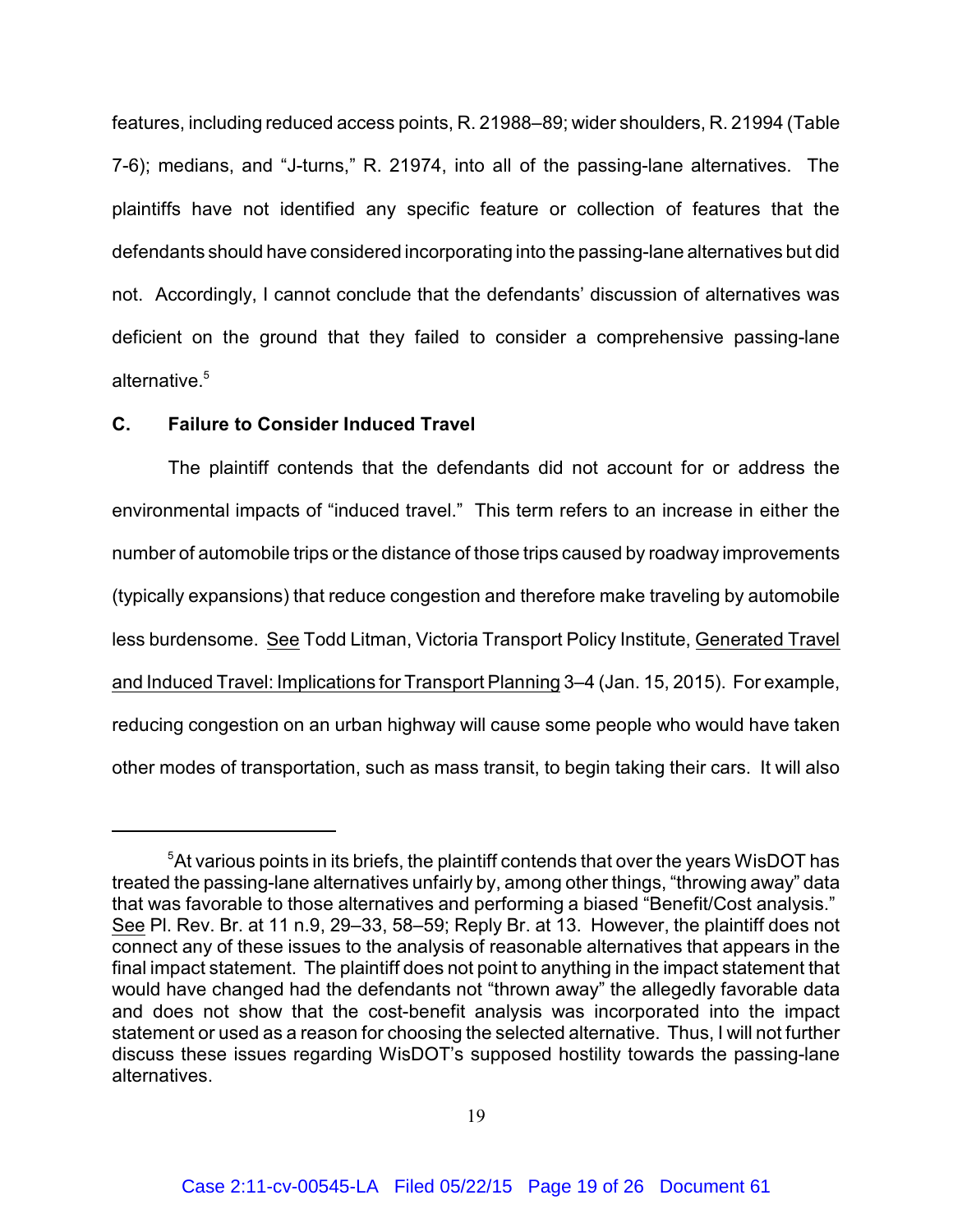cause some people to make trips that they otherwise would not have made. For example, because of highway congestion, a person might order an item from the Internet rather than drive to a store. But with congestion reduced, driving to the store seems more attractive. Reducing congestion also encourages people to make longer trips. For example, because of congestion, a person might drive to a neighborhood store rather than drive a longer distance to a large retailer or a shopping mall. Any additional miles driven as a result of the highway improvements that reduce congestion would be considered induced travel. See id.<sup>6</sup>

It is true that the defendants do not discuss induced travel in detail in the impact statement. However, in their discussion of impacts on air quality, the defendants acknowledge that expanding Highway 23 to four lanes will result in new vehicle trips and additional vehicle miles traveled and therefore cause some increase in harmful emissions. See R. 21531 (Table 4.4-10), 21536–37 (stating that expanding highway will increase number of vehicles on highway and pointing out that recently completed bypass project in Fond du Lac generated "new trips that would not have occurred without the bypass"), R. 21538 (stating that expansion project "is projected to produce more vehicle miles traveled" and cause slightly increased emissions). In the context of this particular highway

 $\mathrm{^6}$ Closely related to induced travel is the idea that expanding highway capacity will lead to increased urbanization or sprawl. See Highway J Citizens Group, U.A. v. U.S. Dept. of Transp., 656 F.Supp.2d 868, 886–88 (E.D. Wis. 2009). In the present case, the plaintiff does not contend that the agencies failed to consider the effect of expanding the capacity of Highway 23 on growth in the area surrounding the highway. See Reply Br. at 12 (stating that defendants' consideration of induced growth is not at issue in this case). And I note that the impact statement explains that expanding Highway 23 to four lanes will cause additional growth and otherwise affect land-use patterns in the region. See, e.g., R. 21478, 21491, 21492, 21500.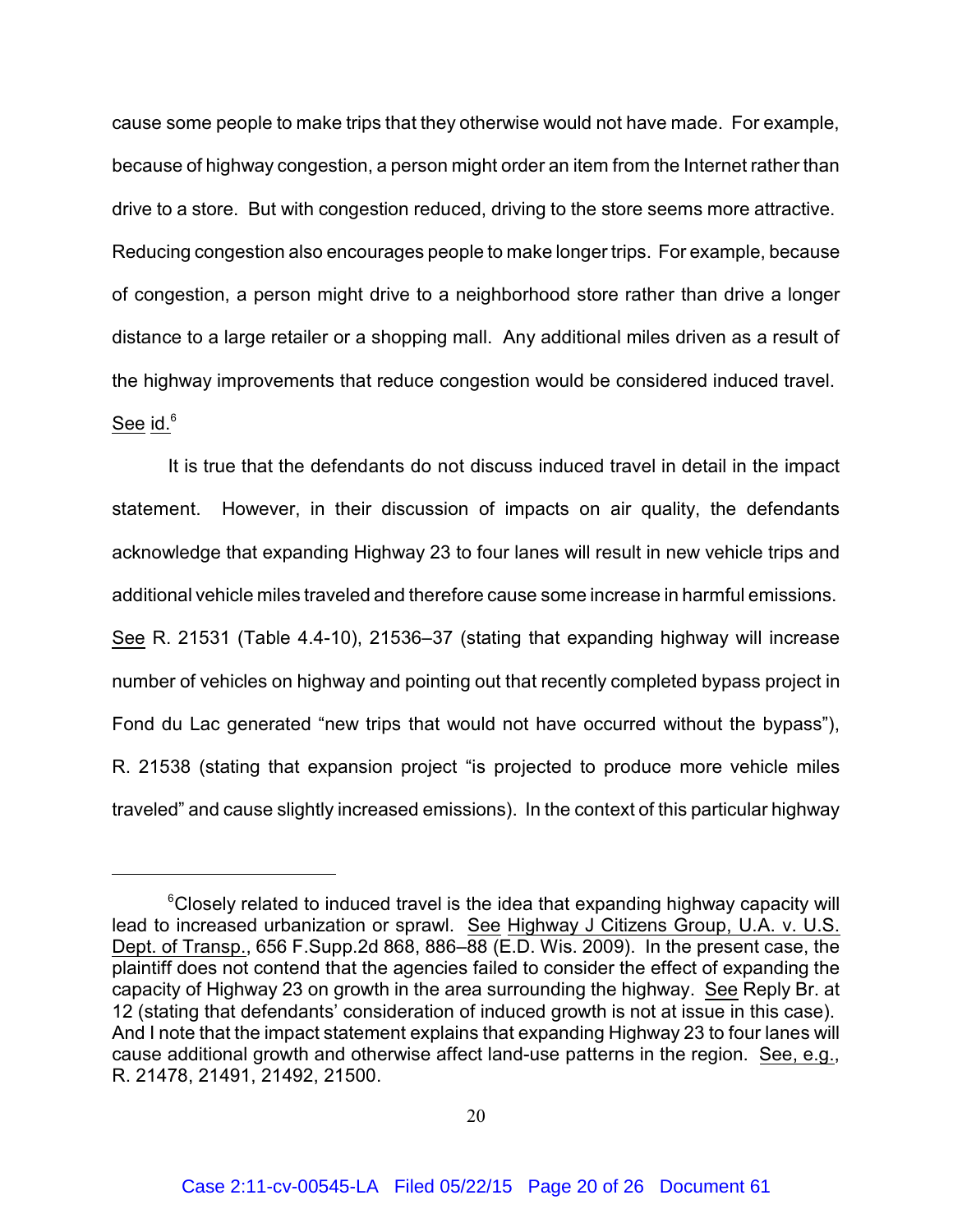project, this is an adequate discussion of the environmental impacts associated with induced travel. As far as I can tell, air quality is the only resource that induced travel (as opposed to induced growth) will affect, and the defendants have acknowledged that induced travel will lead to higher emissions and somewhat lower air quality.

The plaintiff points out that WisDOT's traffic forecasts do not account for induced travel. Although WisDOT's methodology takes "diverted" traffic into account—that is, traffic that congestion diverts from Highway 23 onto other routes, see R. 21414—it does not seem to account for brand new or longer trips that are taken as a result of reduced congestion. However, the plaintiff does not identify any established methodology that WisDOT could have used to quantify the amount of induced travel associated with expanding Highway 23. Moreover, the plaintiff does not explain how modeling induced travel would have improved the discussion of environmental impacts that appears in the impact statement. Even without modeling, the impact statement acknowledges that increased travel will lead to higher emissions, and thus the environmental impact of induced travel has been disclosed. Accordingly, I conclude that the impact statement adequately accounts for the environmental effects of induced travel.

#### **D. Failure to Respond to Comments From Other State Agencies**

The plaintiff's remaining argument is that the defendants did not properly respond to comments they received from the Wisconsin Department of Natural Resources and the Wisconsin Department of Agriculture, Trade, and Consumer Protection, in violation of a NEPA regulation that requires an agency preparing a final impact statement to respond to comments received about the draft statement. See 40 C.F.R. 1503.4. These comments were made in early 2005, after the defendants issued their first draft environmental impact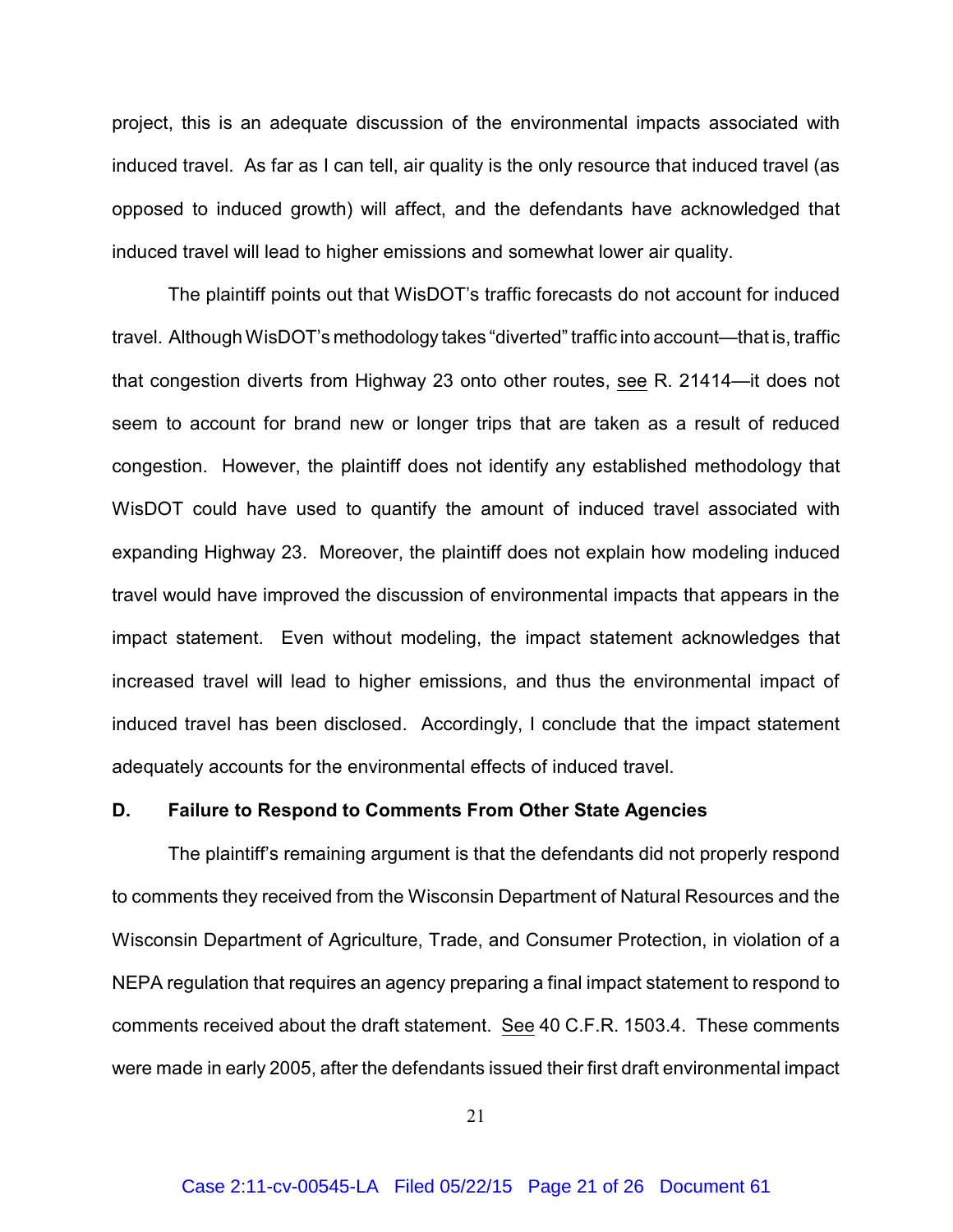statement. Although the plaintiff contends that the defendants failed to properly respond to a variety of comments by these agencies, its argument focuses on the defendants' failure to respond to the agencies' comments about the defendants' failure to evaluate a "comprehensive" passing-lane alternative that included traffic-management features in addition to passing lanes. See Reply Br. at 10–12. However, the defendants did respond to the DNR's comment about a comprehensive passing-lane alternative by explaining that they considered such an alternative. R. 21834. Although they did not separately respond to many of the Department of Agriculture's comments, other than to state that the comments were "acknowledged," R. 21838, I do not think this resulted in a violation of NEPA. The defendants extensively discussed the passing-lane alternatives in the body of the impact statement and in a technical appendix. They also responded in detail to comments by the plaintiff about the passing-lane alternatives and about other issues similar to those raised by the Department of Agriculture, such as whether safety issues truly required expanding Highway 23 to four lanes. R. 21886–99. This was sufficient to serve the goals of informed decisionmaking and informed public participation. Accordingly, I will not grant relief in connection with the defendants' responses to comments they received from other agencies.

#### **IV. REMEDY**

In the discussion above, I identified two deficiencies in the defendants' consideration of reasonable alternatives: (1) the defendants have not sufficiently disclosed how they applied their traffic-forecasting methodology to arrive at the traffic projections that they used in the impact statement, and thus neither the court nor members of the public are able to intelligently assess whether those projections are flawed; and (2) the defendants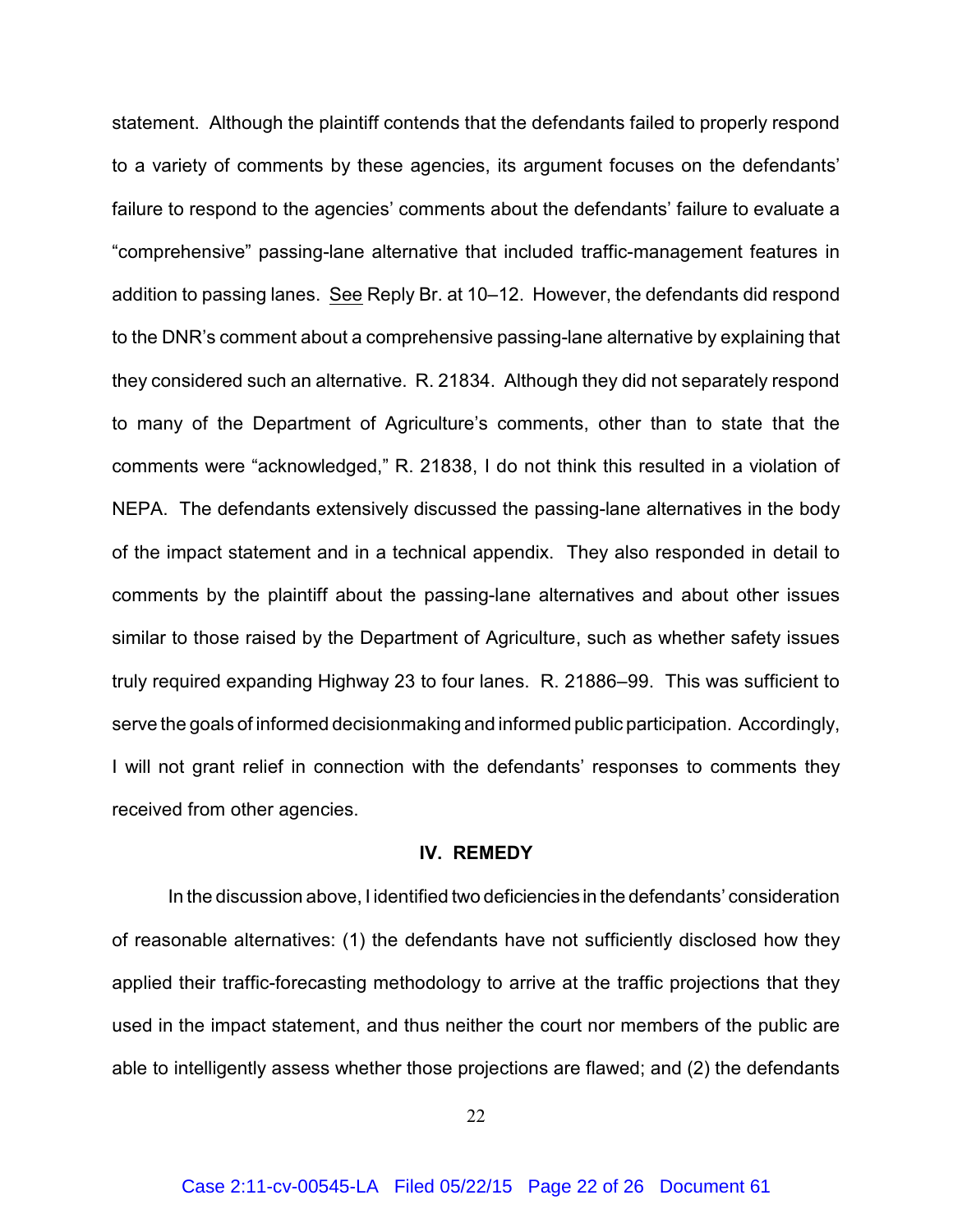have not shown that they made a reasoned decision as to whether the updated population data from the Department of Administration required reconsideration of the traffic projections. These are significant deficiencies. One of the main purposes of the project is to accommodate expected future traffic volumes on Highway 23. R. 21326. If it is true that the defendants' projection of traffic volumes is flawed, then one of the key rationales for expanding the highway to four lanes will be undermined. If accurate projections are used, it may turn out that an alternative to full-blown expansion, such as installing passing lanes in certain areas and making other targeted improvements, would satisfy enough of the project's purpose and need to be feasible. And because such an alternative would have fewer adverse environmental impacts than full-blown expansion, NEPA requires that it be fully explored before the defendants irrevocably commit themselves to expanding Highway 23 to four lanes. Of course, after further consideration of these issues, the agencies might decide to proceed with the full-blown expansion even if it turns out that future traffic volumes will be lower than expected and a passing-lane alternative is feasible. Or the agencies might be able to show that their existing projections are not the product of a flawed methodology. But at least in these instances the public will have the benefit of a proper discussion of the issues and will be better able to understand and, if appropriate, criticize the decisions made by their representatives.

Because the decision to expand Highway 23 to four lanes was based on violations of NEPA that have significantly affected informed decisionmaking and informed public participation, I find that it is appropriate to vacate the record of decision dated March 17, 2014, and to remand the matter to the agencies for further consideration. See 5 U.S.C. § 706(2). On remand, the agencies must prepare a document that explains exactly how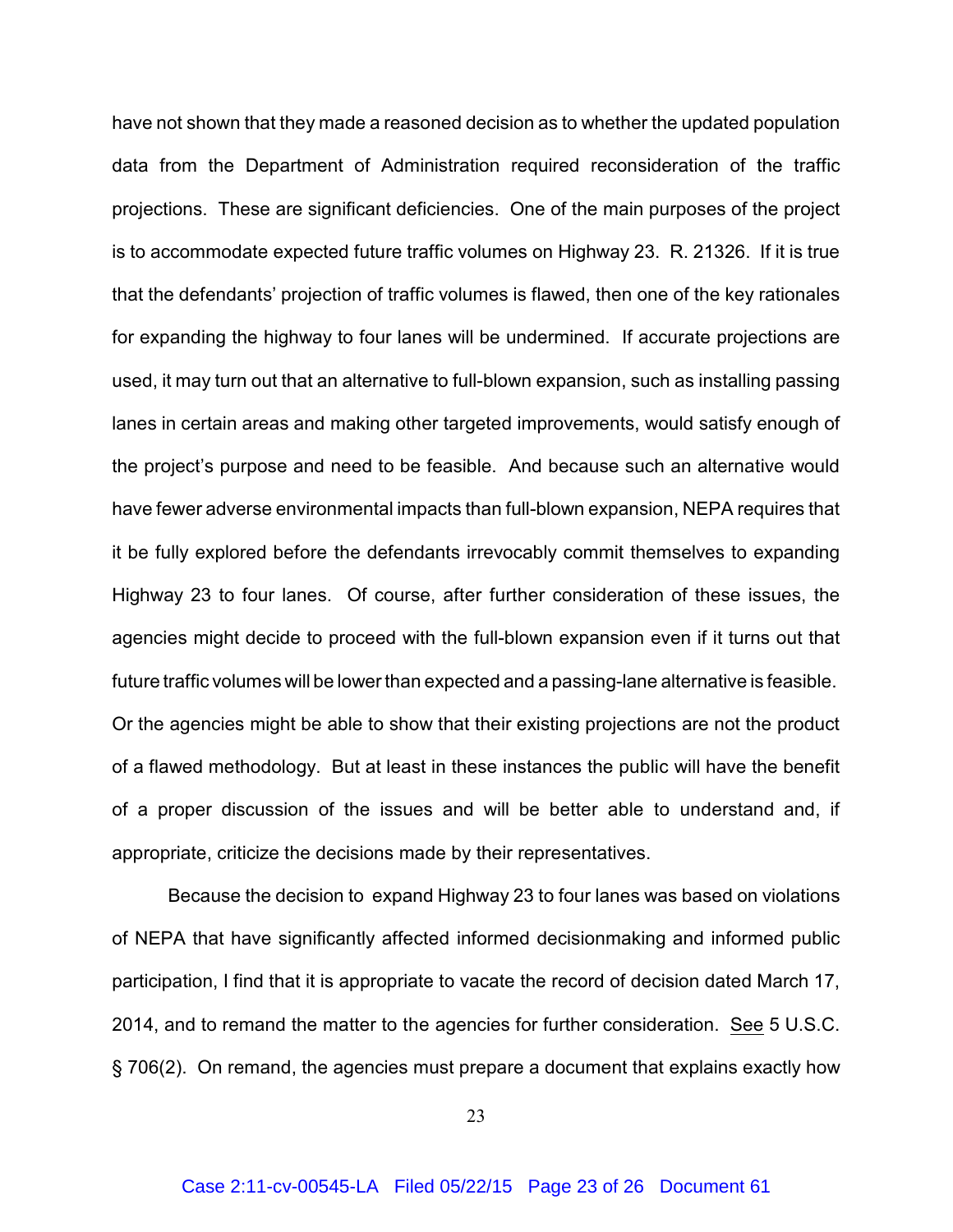they arrived at the projections of future traffic volumes that appear in the impact statement by identifying the separate results of the TAFIS projection and the TDM projection, identifying how those results were altered or adjusted, and explaining how any compromise between the results of the two projections was reached.

Also on remand, the agencies must consider whether the updated Department of Administration population data will significantly change the traffic projections that appear in the impact statement and, if so, whether that affects the agencies' consideration of reasonable alternatives. If they consider these questions and conclude that the updated population data does not significantly change the traffic projections or affect the consideration of reasonable alternatives, then they must explain in writing why not, at which point the plaintiff may challenge this decision and I will review it. If they consider these questions and conclude that the updated population data is significant, then the agencies must prepare an appropriate NEPA document addressing the new information. Whether that is a supplemental environmental impact statement or some other document is a question I leave for the agencies to decide in the first instance.

The plaintiff asks that I also issue a permanent injunction prohibiting the defendants from proceeding with any activities approved in the now-vacated record of decision. However, at this point, the record does not indicate that an injunction is warranted. Because I have decided to vacate FHWA's record of decision approving the use of federal resources for the expansion of Highway 23, it seems to me that, as a practical matter, the project cannot move forward until FHWA cures the deficiencies identified above and issues a new record of decision. See Monsanto Co. v. Geertson Seed Farms, 561 U.S. 139, 165–66 (2010) (noting that vacatur of agency decision may render injunctive relief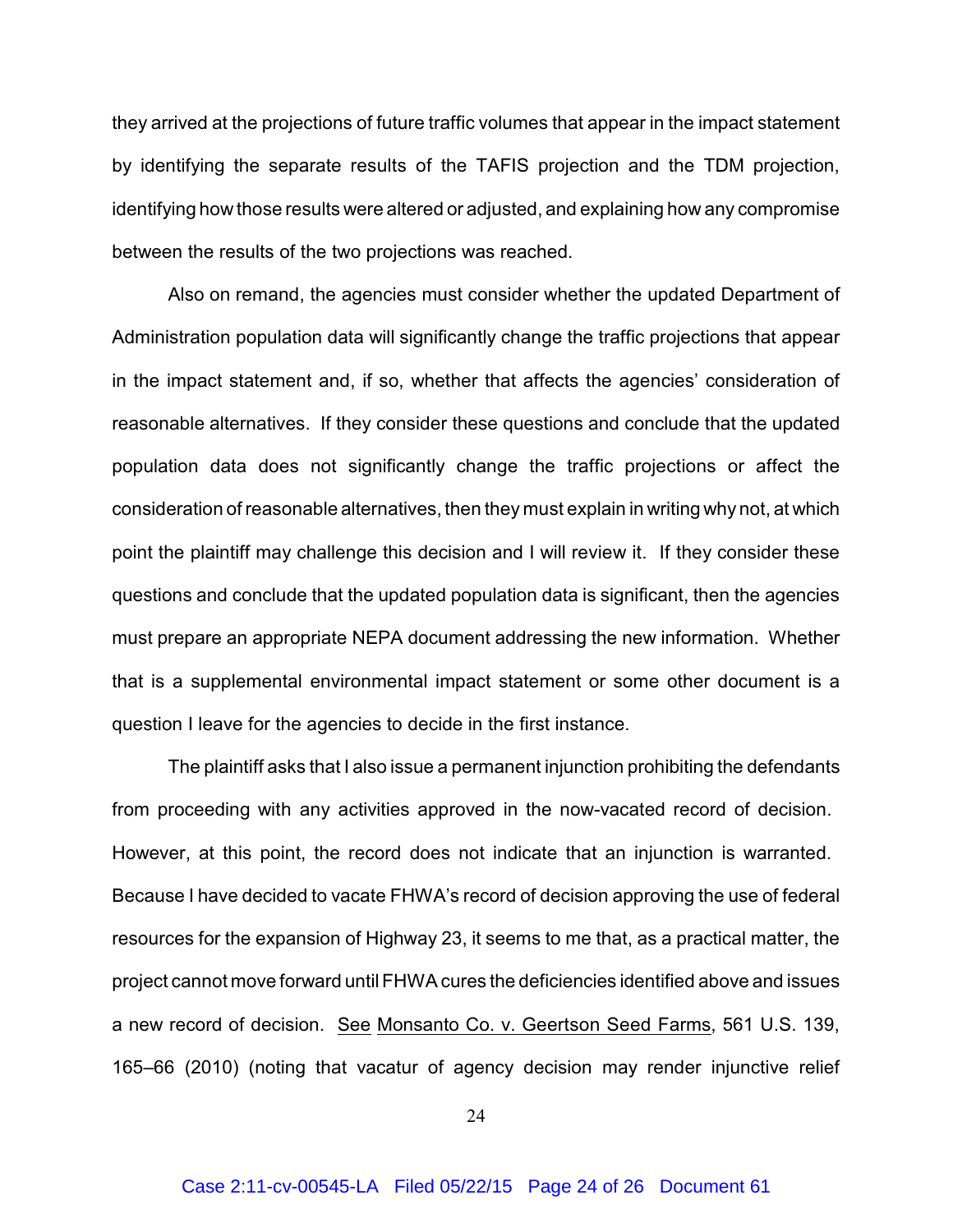unnecessary). Perhaps WisDOT could continue with the project immediately without using federal funds, but I doubt that would happen. In any event, WisDOT has asserted various defenses that would need to be addressed before I could enter injunctive relief against that agency. See Def. Br. at 41.

An injunction would also be premature because the plaintiff has not submitted evidence from which I could conclude that the defendants are about to take action that will cause irreparable harm, such as beginning construction on the project immediately and destroying environmental resources in the process. See Monsanto, 561 U.S. at 156–57 (noting that proof of irreparable injury is prerequisite to injunctive relief). Although WisDOT's website states that construction on Highway 23 will commence sometime in 2015, [http://www.dot.wisconsin.gov/projects/neregion/23/](http://www.dot.wisconsin.gov/projects/neregion/23/,), the website is not part of the record, and there are no affidavits or stipulations in the record indicating that construction is imminent. Moreover, perhaps any imminent construction would not harm environmental resources, or perhaps such construction would be necessary even if, after reconsideration, the defendants choose one of the passing-lane alternatives. In any event, the defendants might voluntary cease any planned construction activities now that the record of decision for the project has been vacated. Until it is shown through competent proof that the defendants intend to move forward with the project despite my having vacated the record of decision and that such action would cause irreparable harm, injunctive relief would be premature.

Accordingly, for the time being, the only relief I will award is an order vacating the March 17, 2014 record of decision and remanding the matter to the agencies. However,